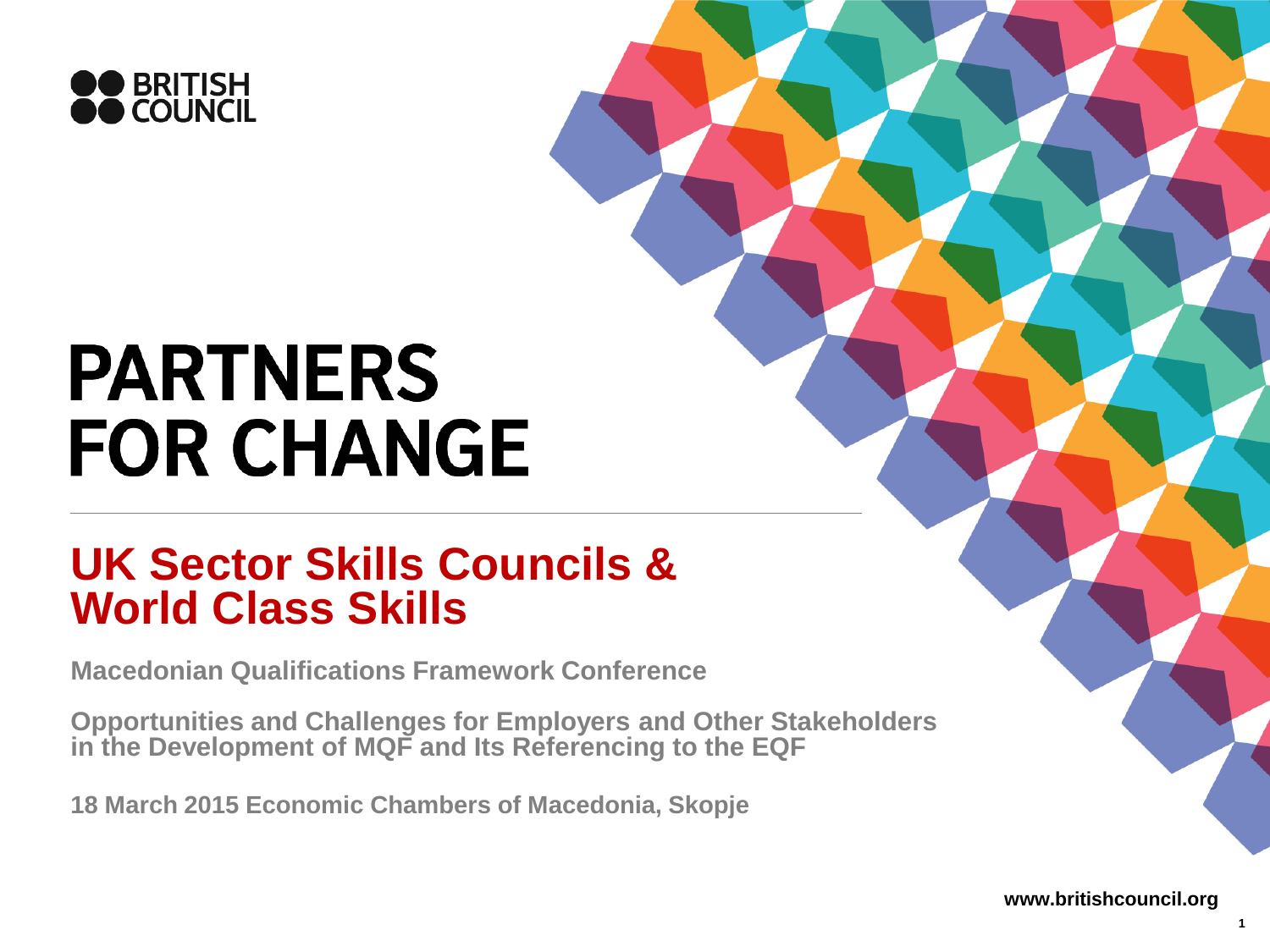## **Outline**

#### o **Background and key drivers for SSCs**

- $\checkmark$  Responding to a challenge with a vision UK Skills Ambition
- $\checkmark$  Engaging employers for better results
- $\checkmark$  Linking employers and qualifications frameworks

#### o **What is the SSC in the UK context?**

- $\checkmark$  History, characteristics and stakeholders
- $\checkmark$  Modus operandi and impact of SSCs
- o **How do SSCs contribute?**
- o **What benefits SSCs bring to employers?**
- o **Lessons from the UK**



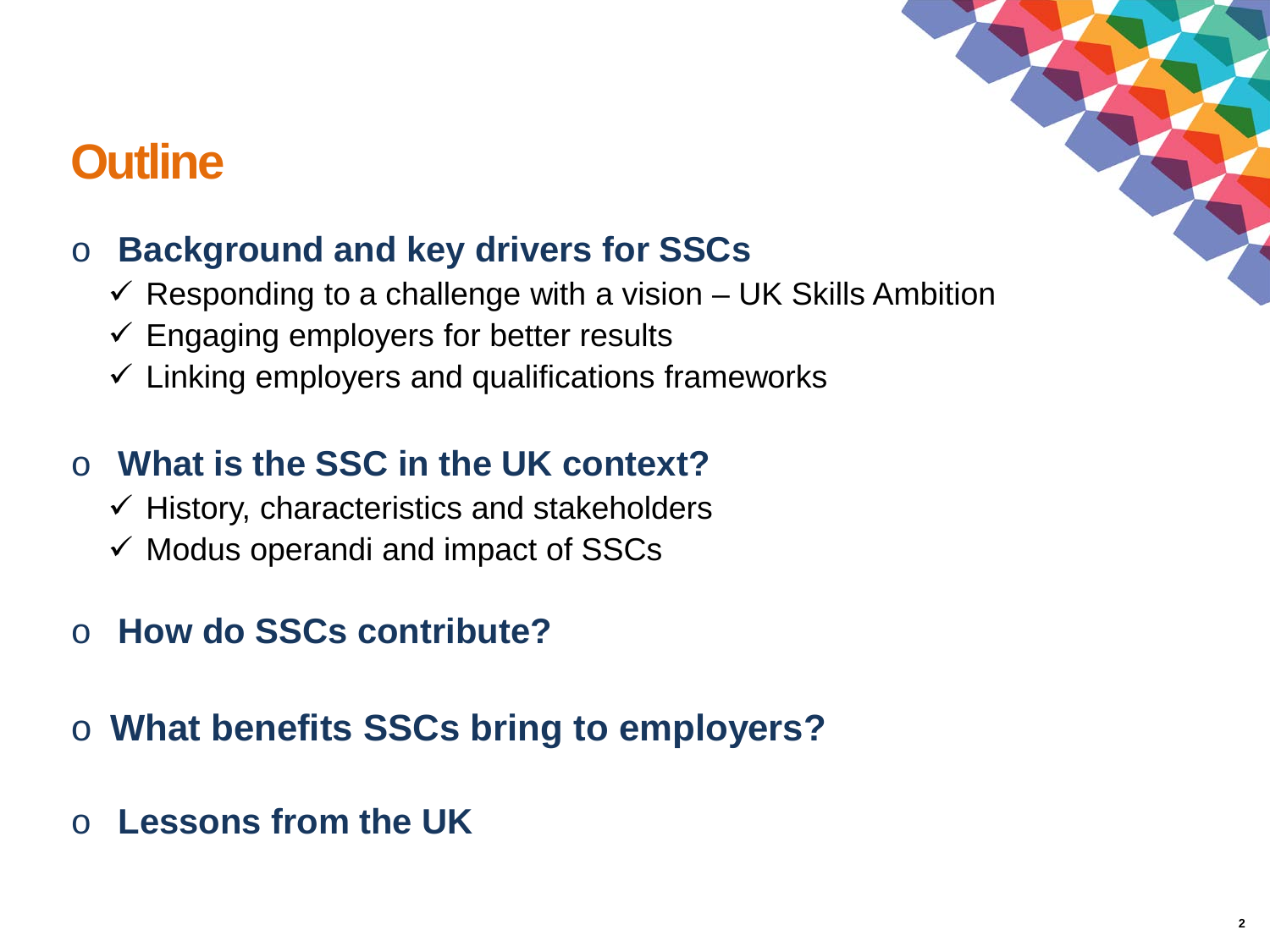# **UK context**

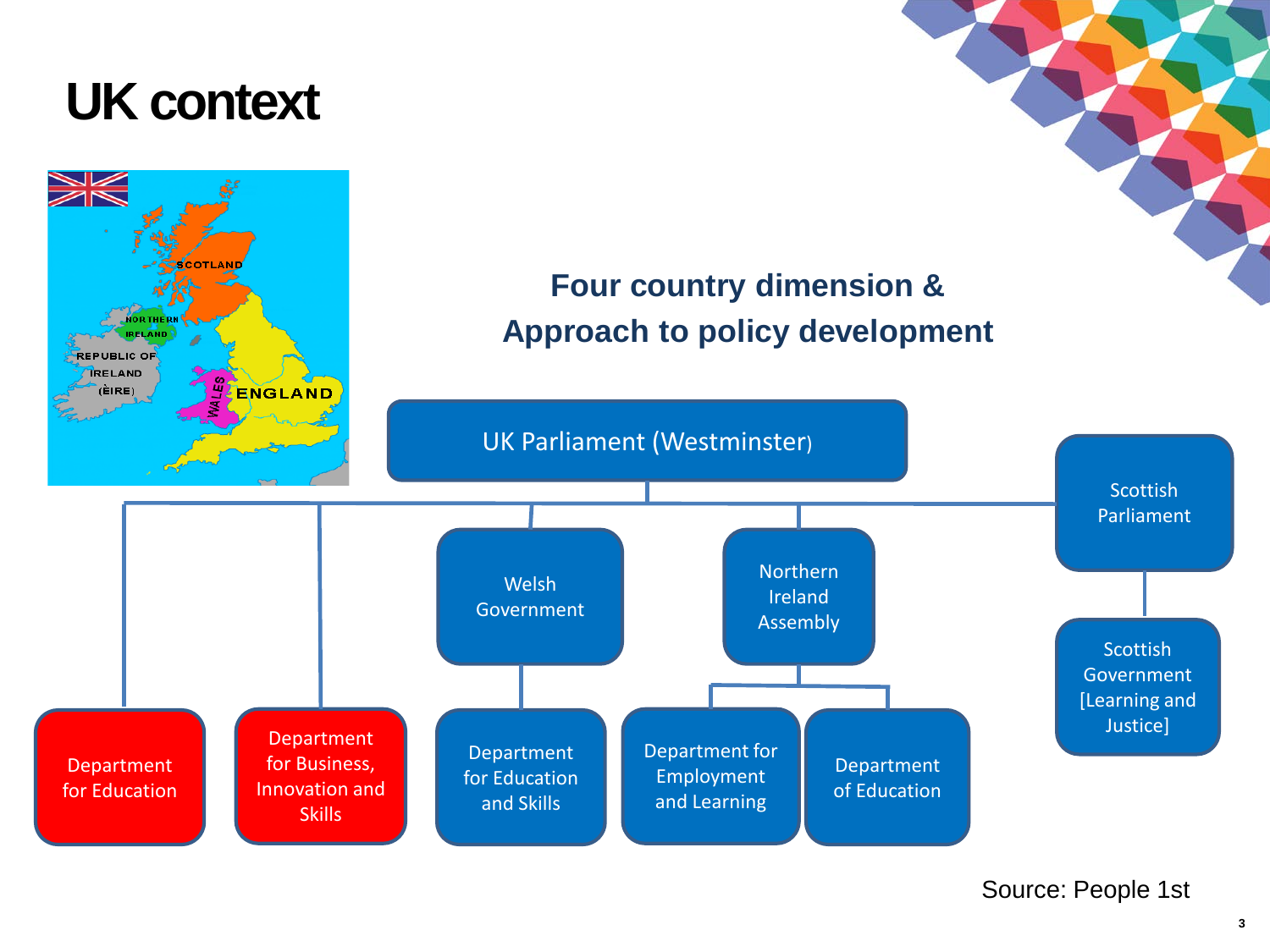# **Background**

- 
- **Vision and ambition of World Class Skills and Employment**
- **Employer leadership and influence**

#### **UK Skills Objective**

- **To strengthen the employer voice, deliver greater leadership, and**
- **To achieve the best from the employment and skills systems**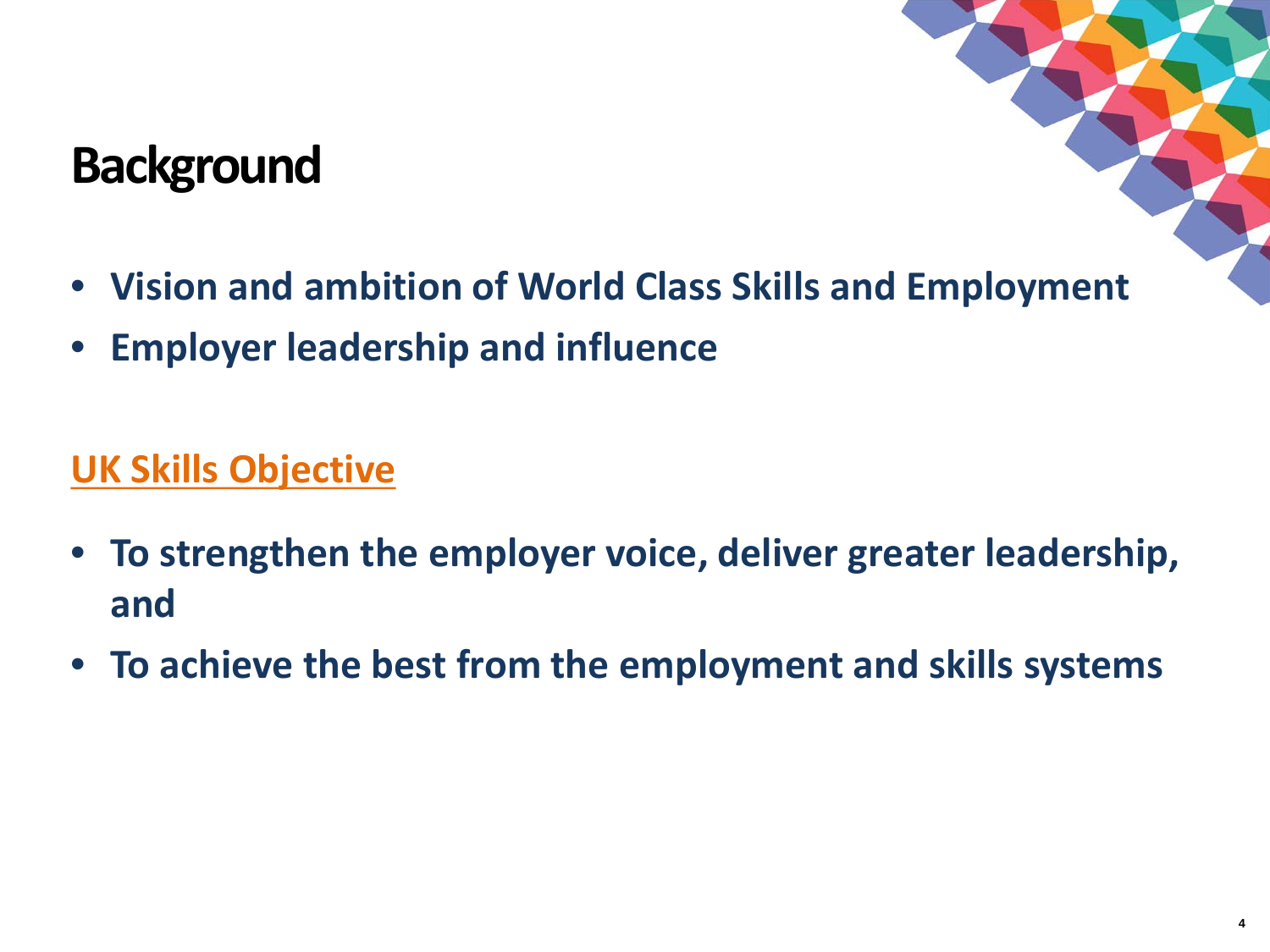# **UK Skills Ambition**

**Making the UK a world leader in skills, employment and productivity by 2020.**

**By 2020, to be among the 8 best performing countries in the world**

- **95% of adults to have functional literacy and numeracy;**
- **exceeding 90% of population qualified to Level 2;**
- **shifting the balance of intermediate skills from EQF Level 3 to Level 4;**
- **world class high skills, exceeding 40% of the adult population qualified to Level 5 and above.**



# orld Class Skills

http://webarchive.nationalarchives.gov.uk/+/http:/www.ukces.org.uk/PDF/UKCES\_FullReport\_USB\_A2020.pdf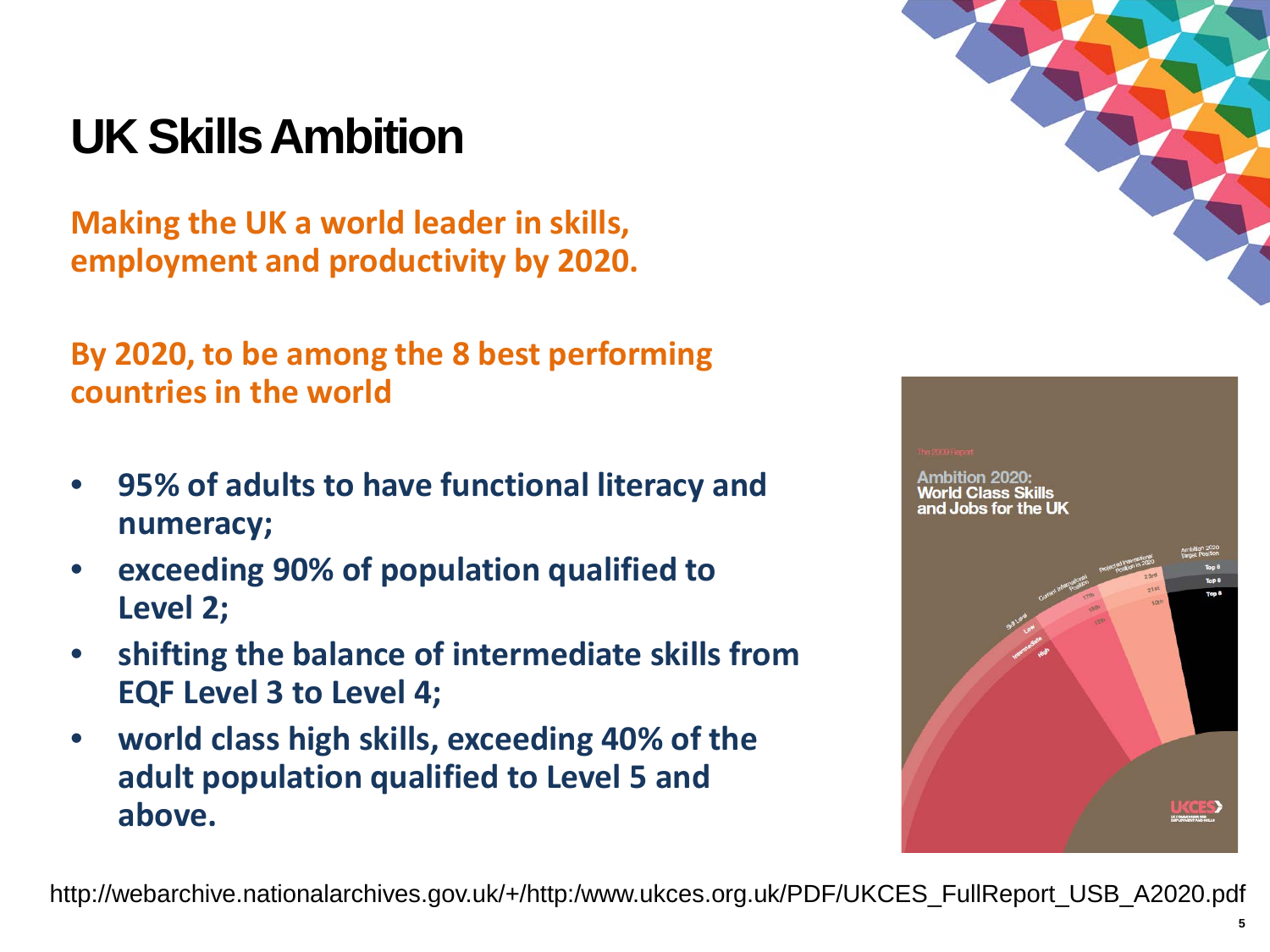Five priorities for World Class skills and jobs



**Supporting economic renewal of the country ensuring that local economic development takes place and key stakeholders' interests are part of the agenda.**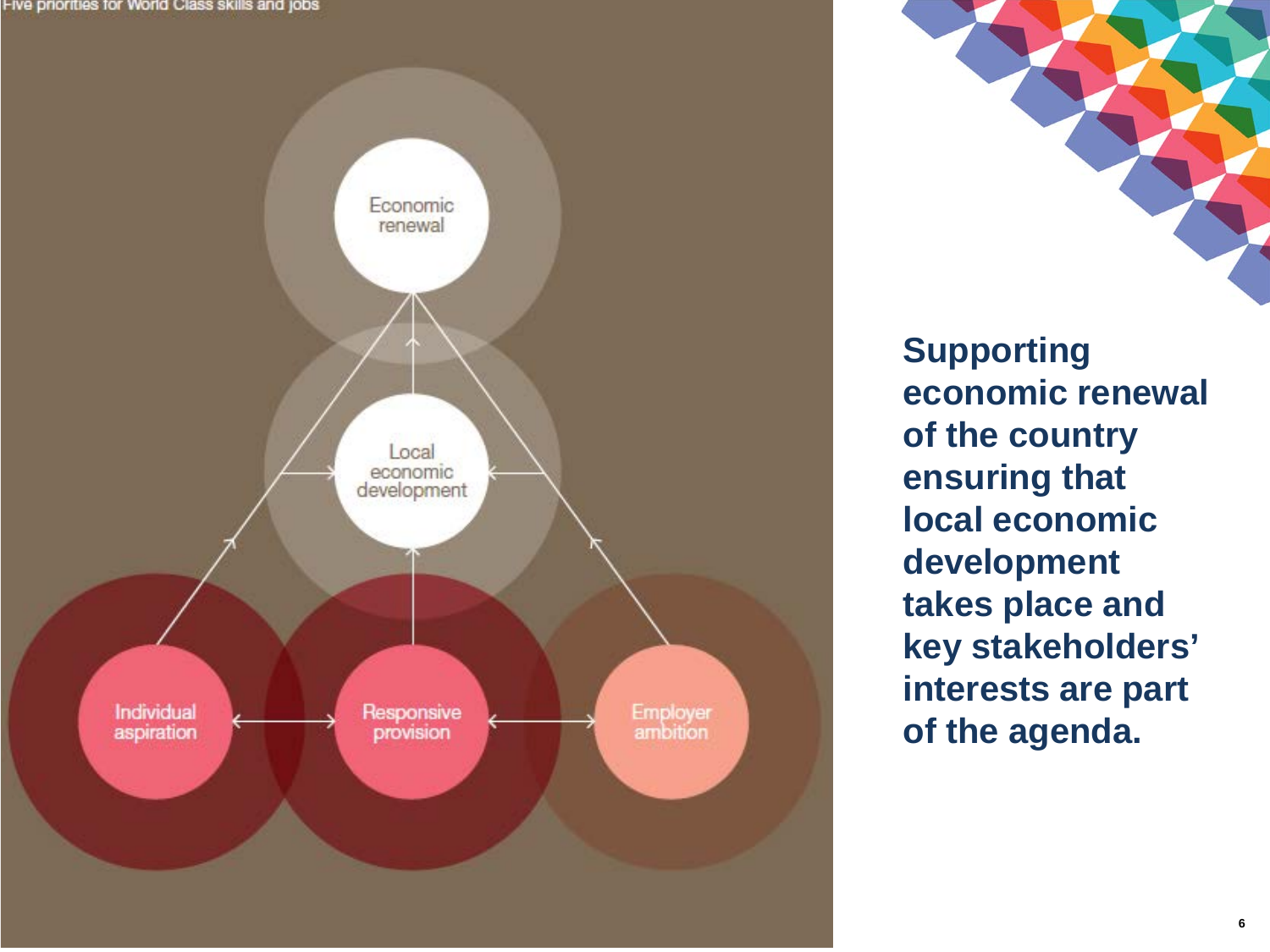# **Key features of successful vocational systems based on the UK model**

- **A functional National Qualifications Framework**
- **All vocational qualifications supported by industry**
- **Quality assurance system based on self-assessment, external inspection and focusing on continuous improvement**
- **Colleges are autonomous corporate bodies with employer links**
- **Learning in real or simulated workplace settings**
- **Vocational qualifications: unitised and credit based**
- **Funding of education and training linked to quality and outcomes**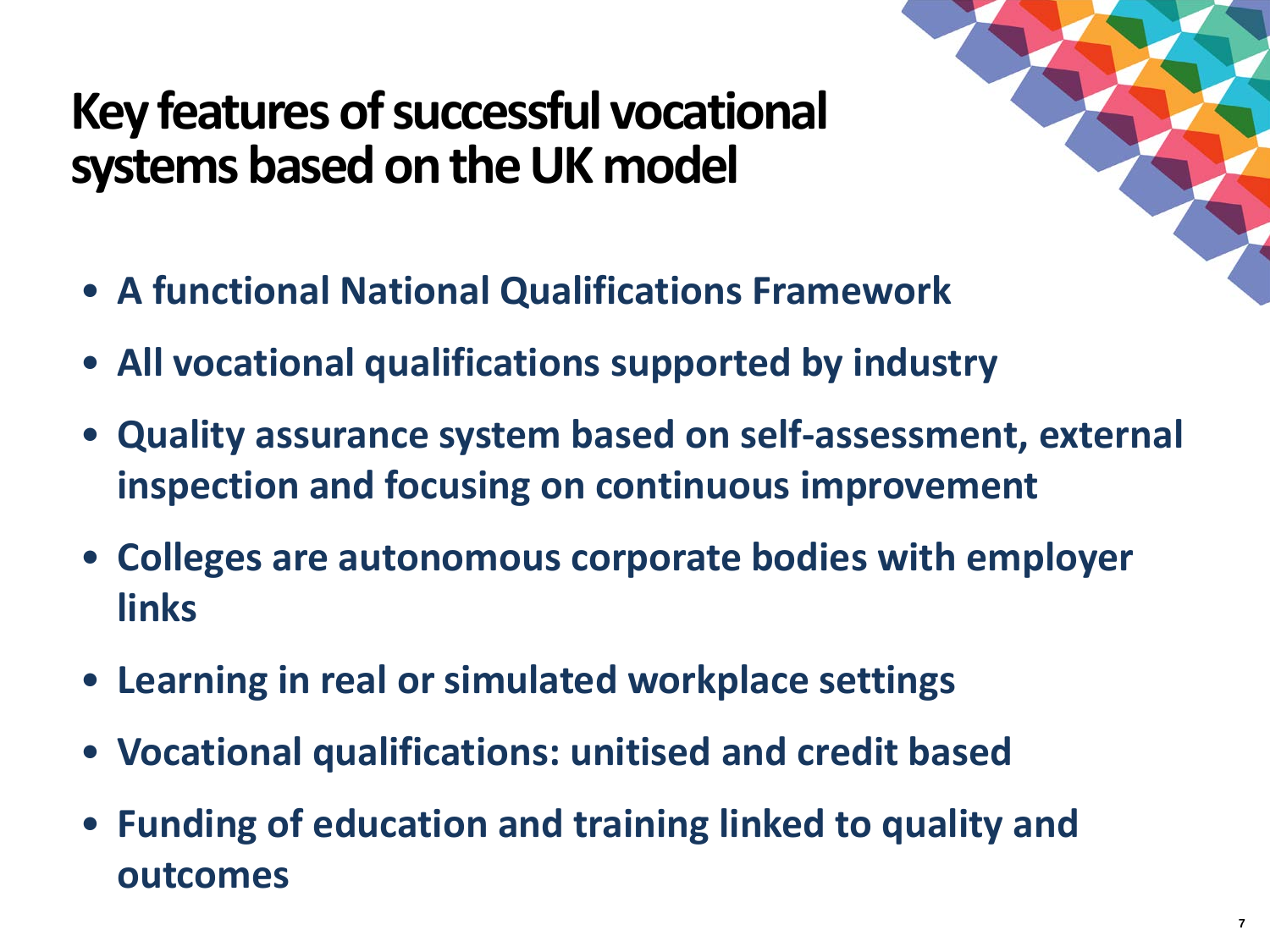# **Role of Employers & SSCs?**

- **1. Sector Skills Councils (SSCs) are employer-led bodies licensed by the UK Government to develop occupational standards and skills solutions for their industry sectors.**
- **2. UK Commission for Employment and Skills (UKCES) offers advice on UK skills and employment issues and labour market intelligence.**
- **3. Employers involved in designing and delivering vocational qualifications and learning programmes, such as Apprenticeships.**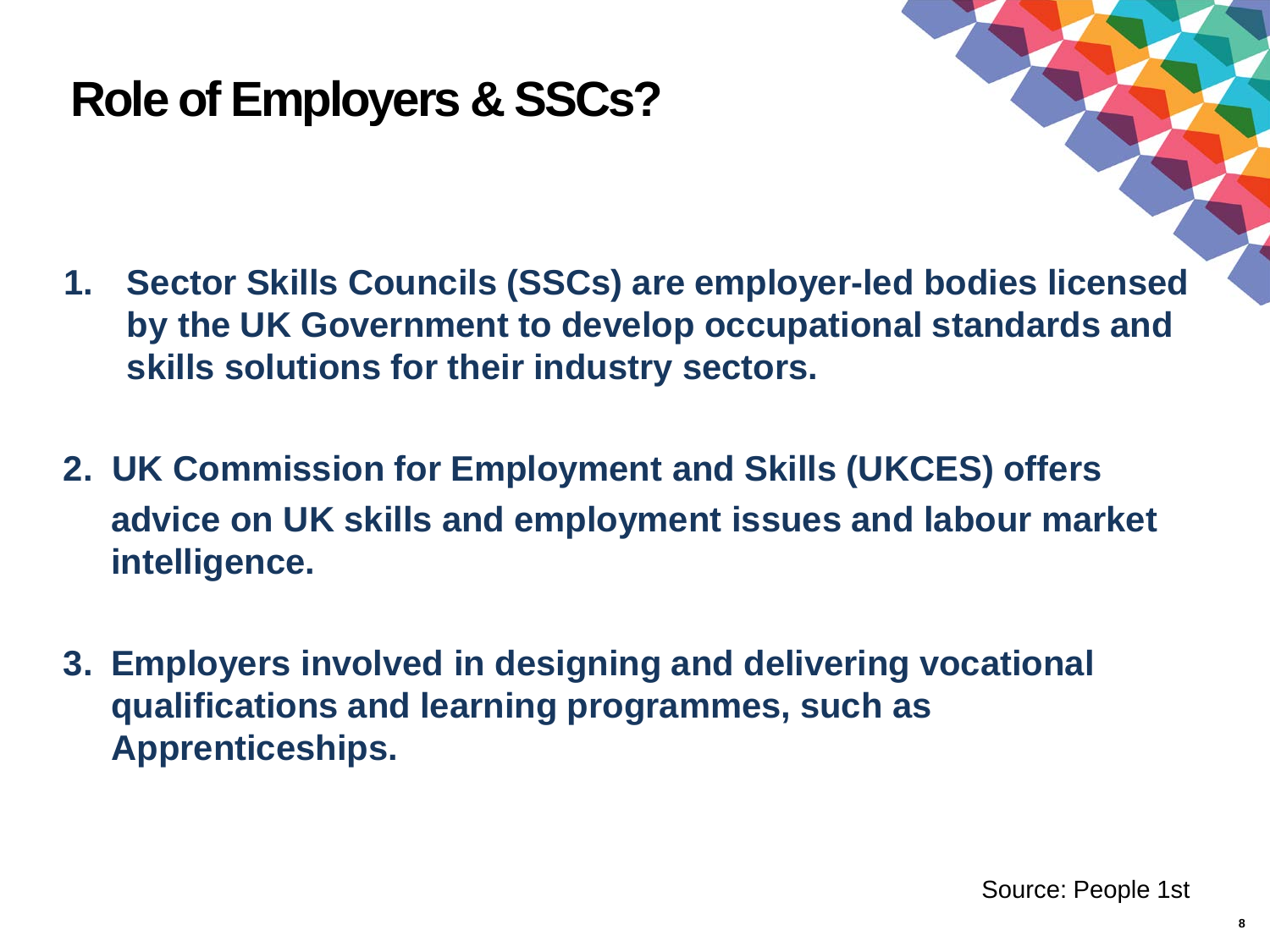# **Sector Skills Councils in outline**

#### **Key features**



#### **Goals**

- **Improve productivity, business and public service performance**
- **Improve learning supply including apprenticeships, higher education and National Occupational Standards**
- **To reduce skills gaps and shortages**
- **Increase opportunities to boost the skills and contribution of everyone in the sector's workforce**

**18 SSCs and 4 Sector Skills Bodies, covering private, public and voluntary employment, and 90% of UK workforce occupations**

**With Boards drawn from employers and unions.**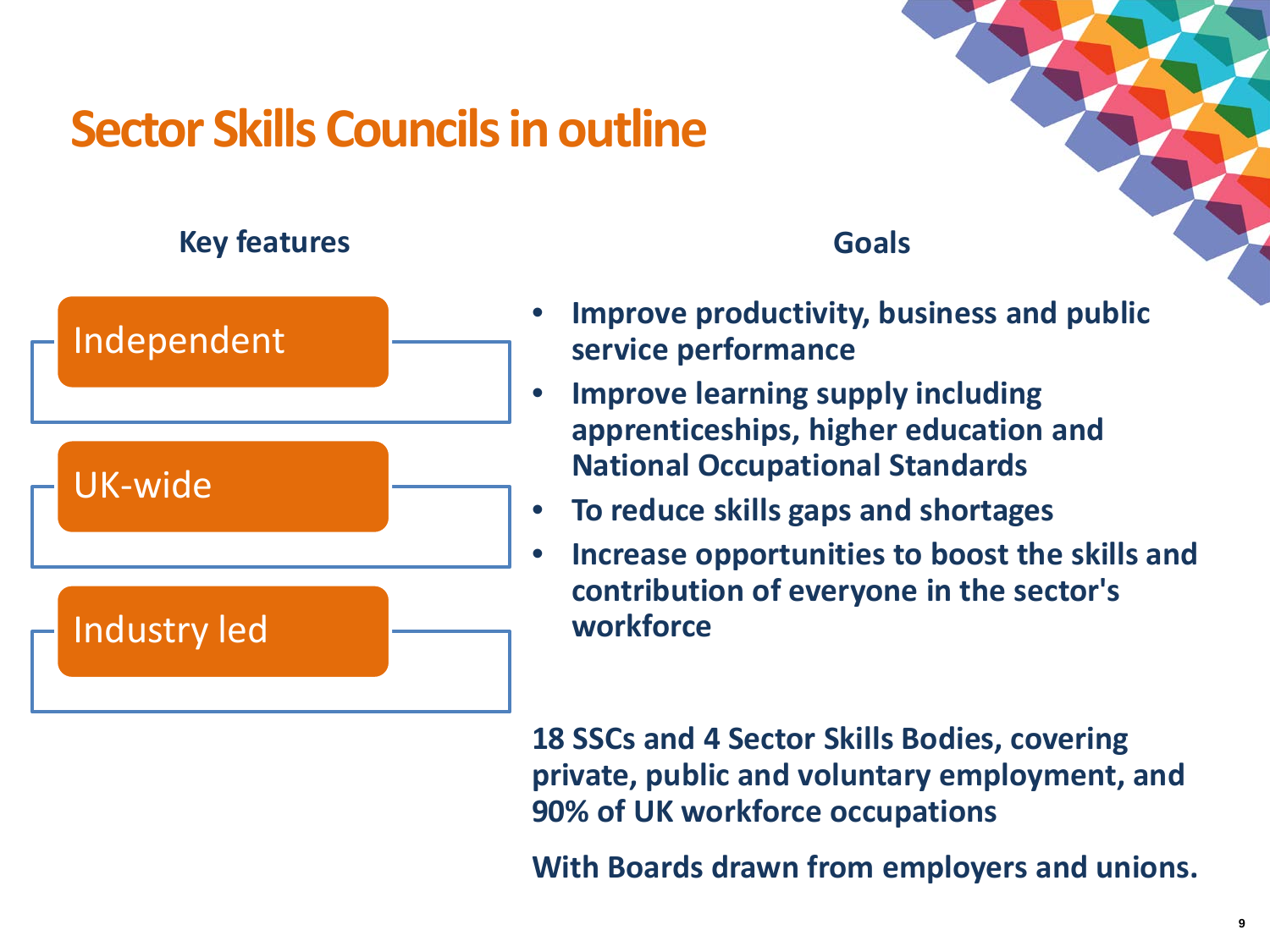# **Sector Skills Councils in the UK**





















proskills

#### **MAKING SKILLS WORK**

creative<br>**skill**set



people<sup>150</sup>

IITB **Engineering Construction Industry Training Board** 



**Skills for Care & Development** 



**Summit**<sup>SKILLS</sup>

**SKILLS im JUSTICE** 



**Skills Active** Shaping Skills for the Future

e-skills uk

creative & cultural **skills** 

Source: http://fisss.org/sector-skills-council-body/directory-of-sscs/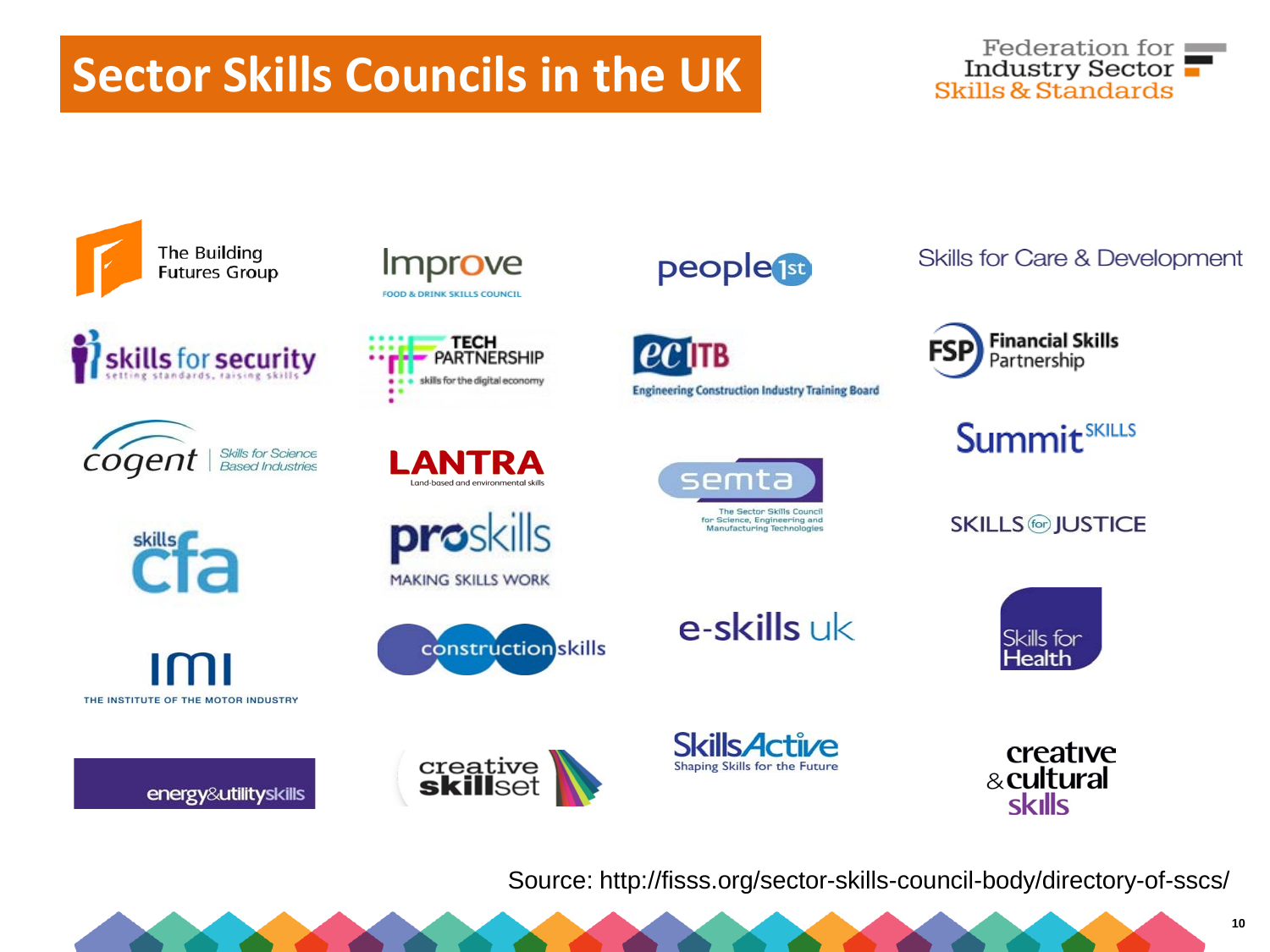# **Why Sector Skills Councils?**



**To take responsibility for:**

- o **Influencing the demand for and supply of training**
- o **Raising employer engagement and investment in training**
- o **Increasing work based learning**
- o **Reforming and approving qualifications for employers**
- o **Approving vocational qualifications for funding**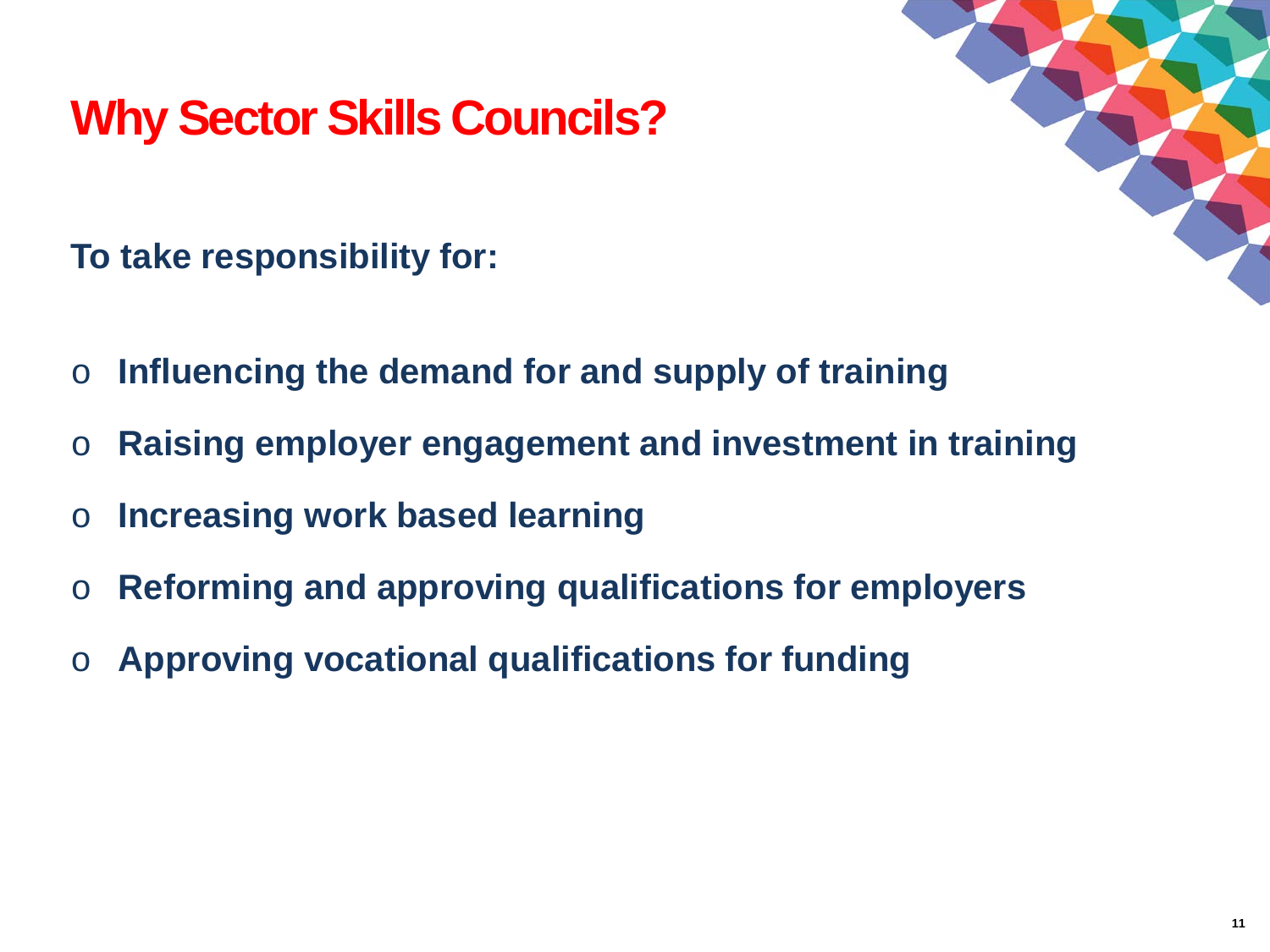# **Sector Skills Councils - Today**

- **Introduced from 2002; charities or social enterprises**
- **Employer owned and employer driven**
- **Licensed by Government but not funded by Government**
- **18 SSCs and related organisations undertaking analysis and workforce skills development**
- **Responsible for National Occupational Standards**
- **Responsible for Apprenticeship Frameworks**
- **Represented by the Federation for Industry Sector Skills and Standards**
- **Working with UK Commission for Employment and Skills**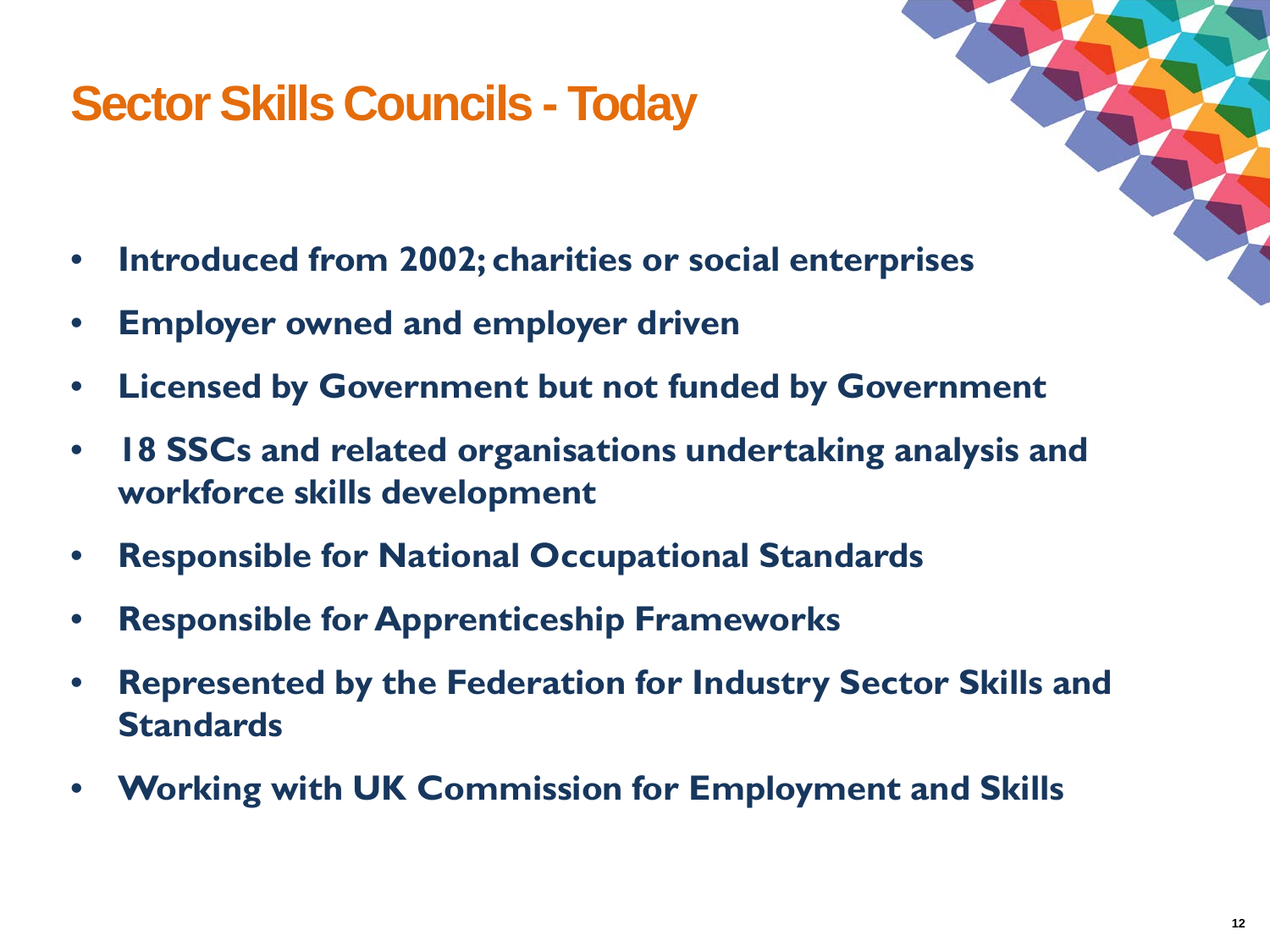

# **Sector Skills Councils – Membership**

- **Large Employers**
- **Small and medium sized employers**
- **Professional bodies**
- **Trade Associations**
- **Unions**

# **INDUSTRY OWNERSHIP**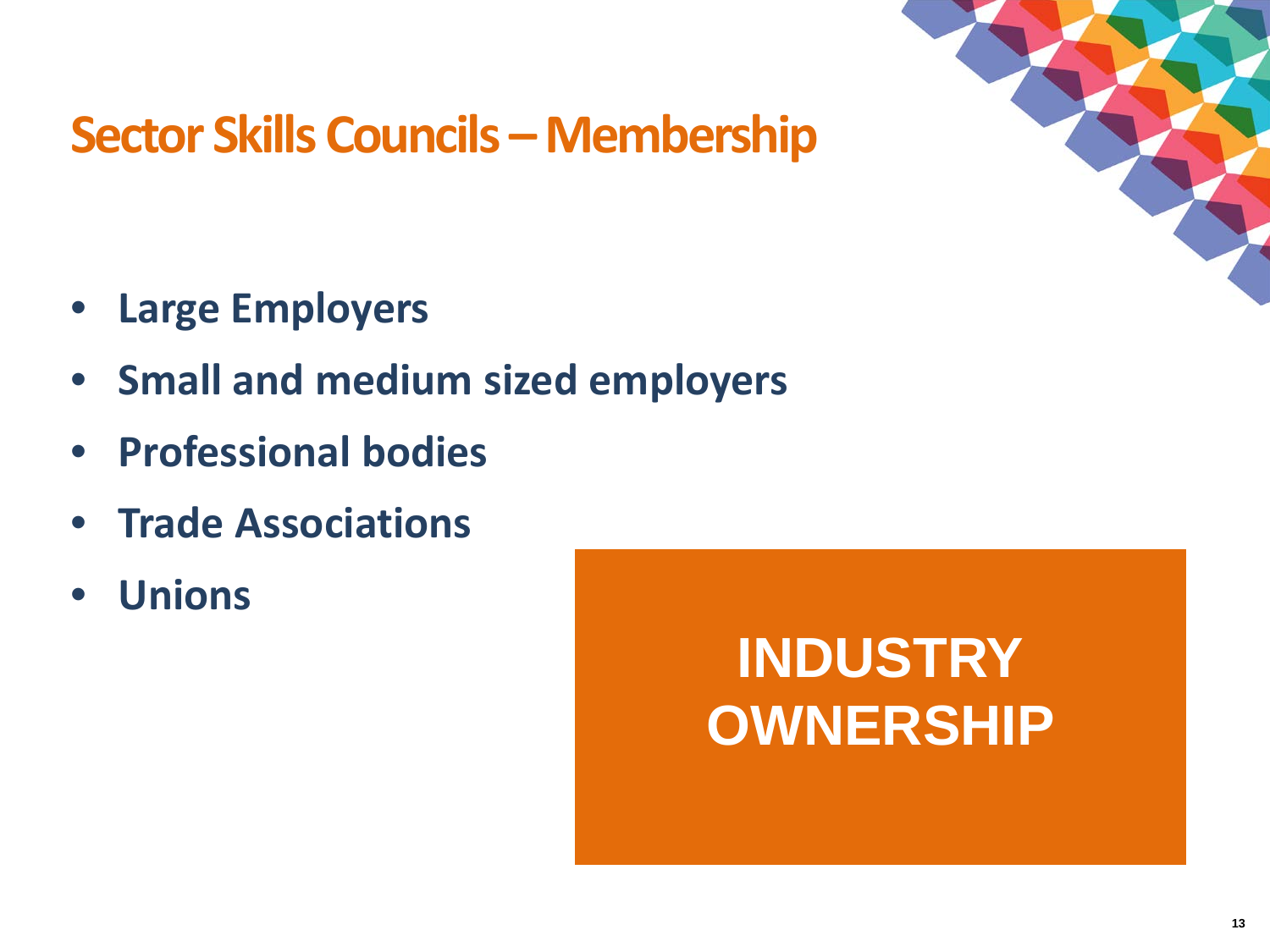#### **Sector Skills Councils - History**

#### **1998 – to present day**

#### **NTOs introduced from 1998**

- **Employer owned but approved by Government with some core funding**
- **72 NTOs**
- **Responsible for National Occupational Standards**
- **Responsible for Foundation and Modern Apprenticeship Frameworks**
- **Focus on Labour Market Information leading to clear skills strategies for each industry**
- **Came together under the NTO National Council**

#### **SSCs introduced from 2002**

- **Employer owned but licensed by Government**
- **16 SSCs and several related organisations undertaking similar work**
- **Responsible for National Occupational Standards**
- **Responsible for Apprenticeship Frameworks**
- **Initially core funding available to support work**
- **Project funding available through UKCES**

Source: Kate Tetley, People 1st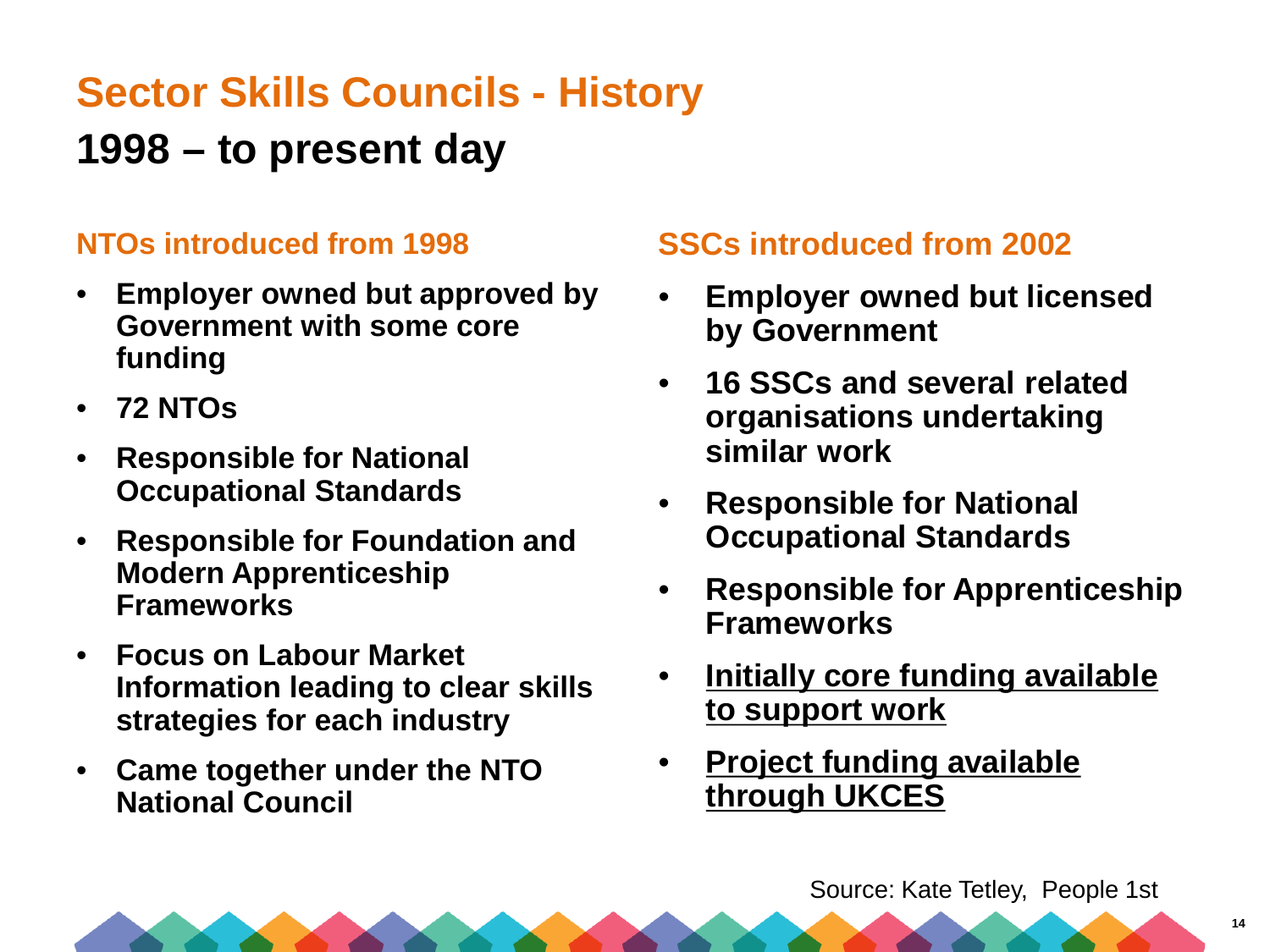# **Sector Skills Council financing**

#### **Until 2012**

• **Comprehensive system of grant funding from government**

#### **From 2012 –**

- **Offering services to government**
- **Offering products and services to industry**
- **Facilitating new Industrial Partnerships**

#### **Highlights:**

- **Only firms that can afford it, pay membership fees**
- **SSCs, however, provide services and advice to all firms from a given sector (sector-wide approach)**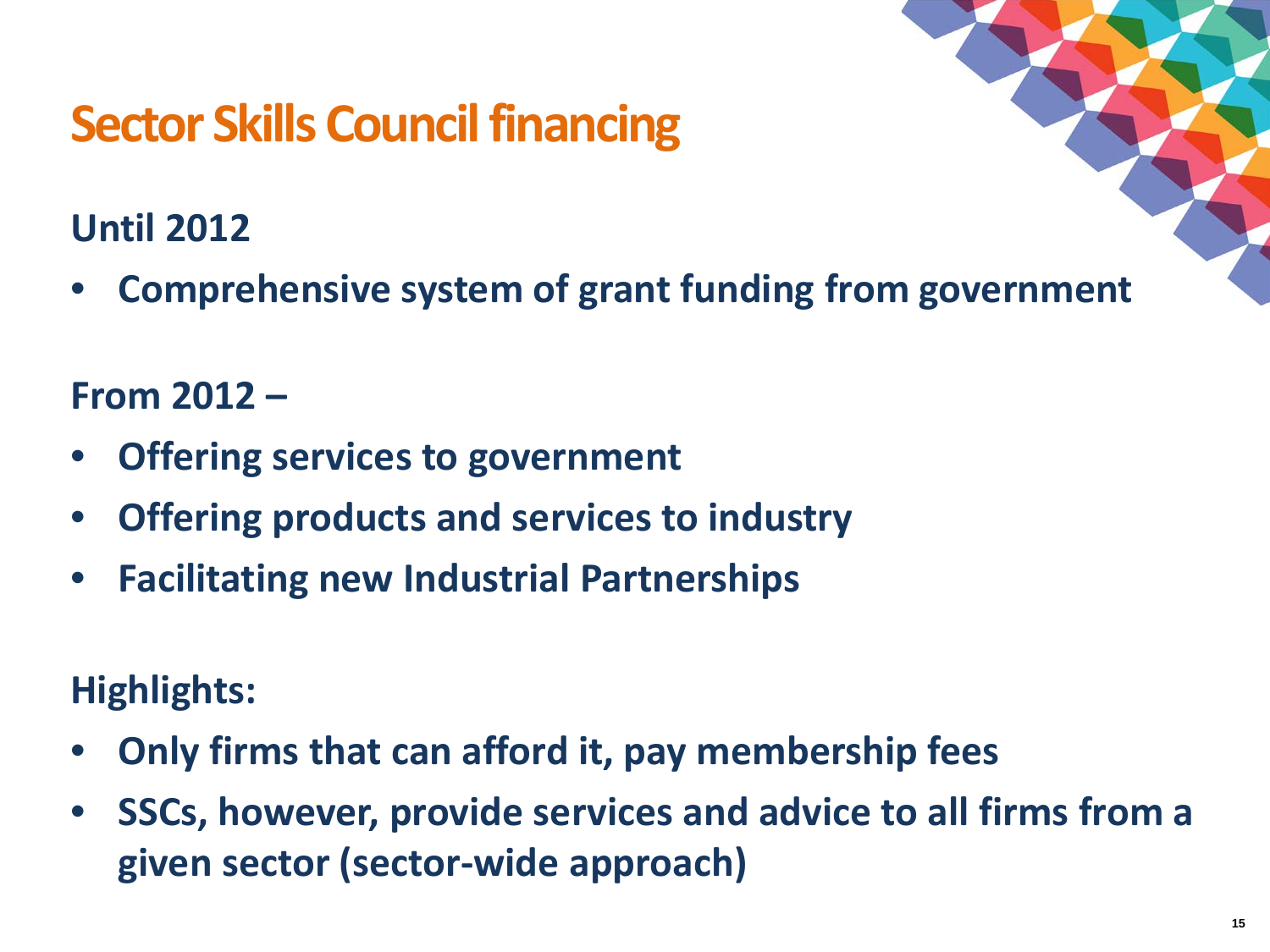# **Impact and Results of SSCs**



- o **550,000 businesses worked with SSCs**
- o **£52m additional invested in skills**
- o **Improving delivery of training**
- o **Reducing unemployment among young people, women and ethnic groups in training**
- o **Providing high quality careers advice**
- o **Saving employers money**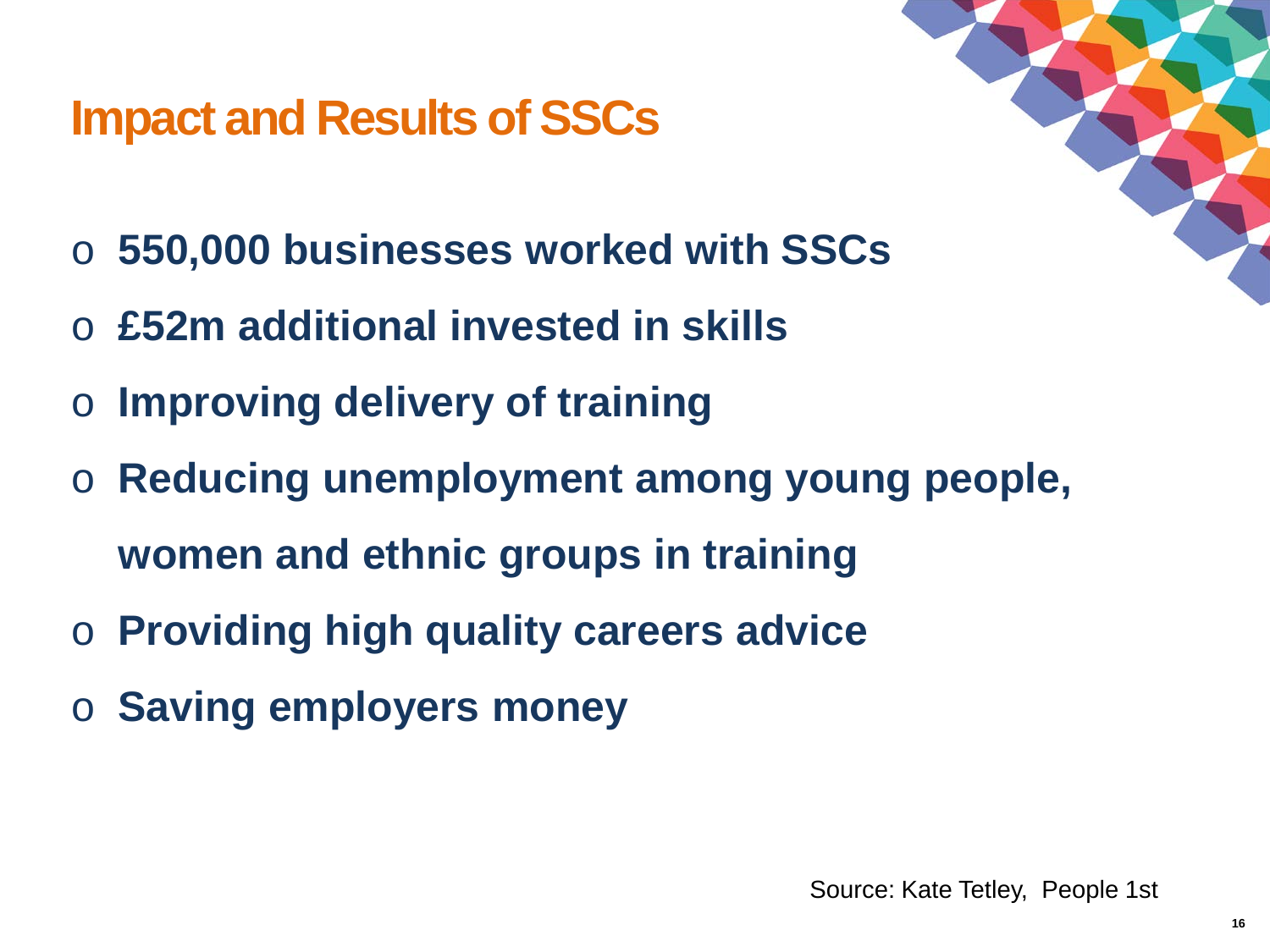# **How Sector Skills Councils help employers -what keeps them in?**

**1. They give them voice:** 

**Putting views to government and educators** 

**2. Provide advice on access and use of funding:** 

**Not all employers are paying members, for instance**

**3. Set occupational standards:**

**As a foundation for development of the right qualifications**

**4. Provide information:**

**Research for better decision making**

**5. Provide training:** 

**Defining best practice courses and providers**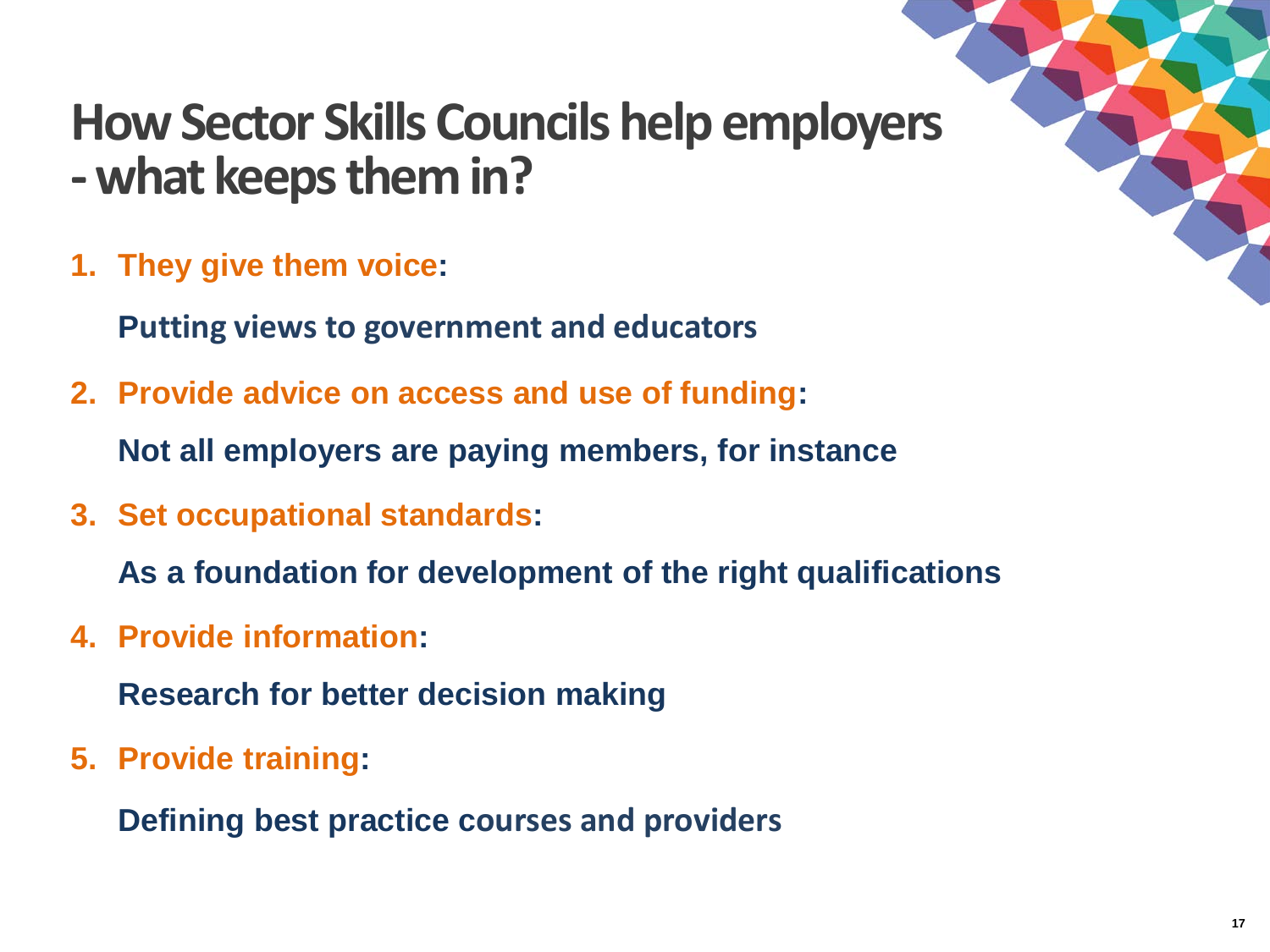# **Employers' Benefits**

**SSCs provide employers with a unique forum to express the skills and productivity needs that are pertinent to their sector.**

**By coming together as SSCs employers have:**

- **Greater dialogue with government and devolved administration departments across the UK**
- **Greater impact on policies affecting skills and productivity**
- **Increased influence with education and training partners**
- **Substantial public investment**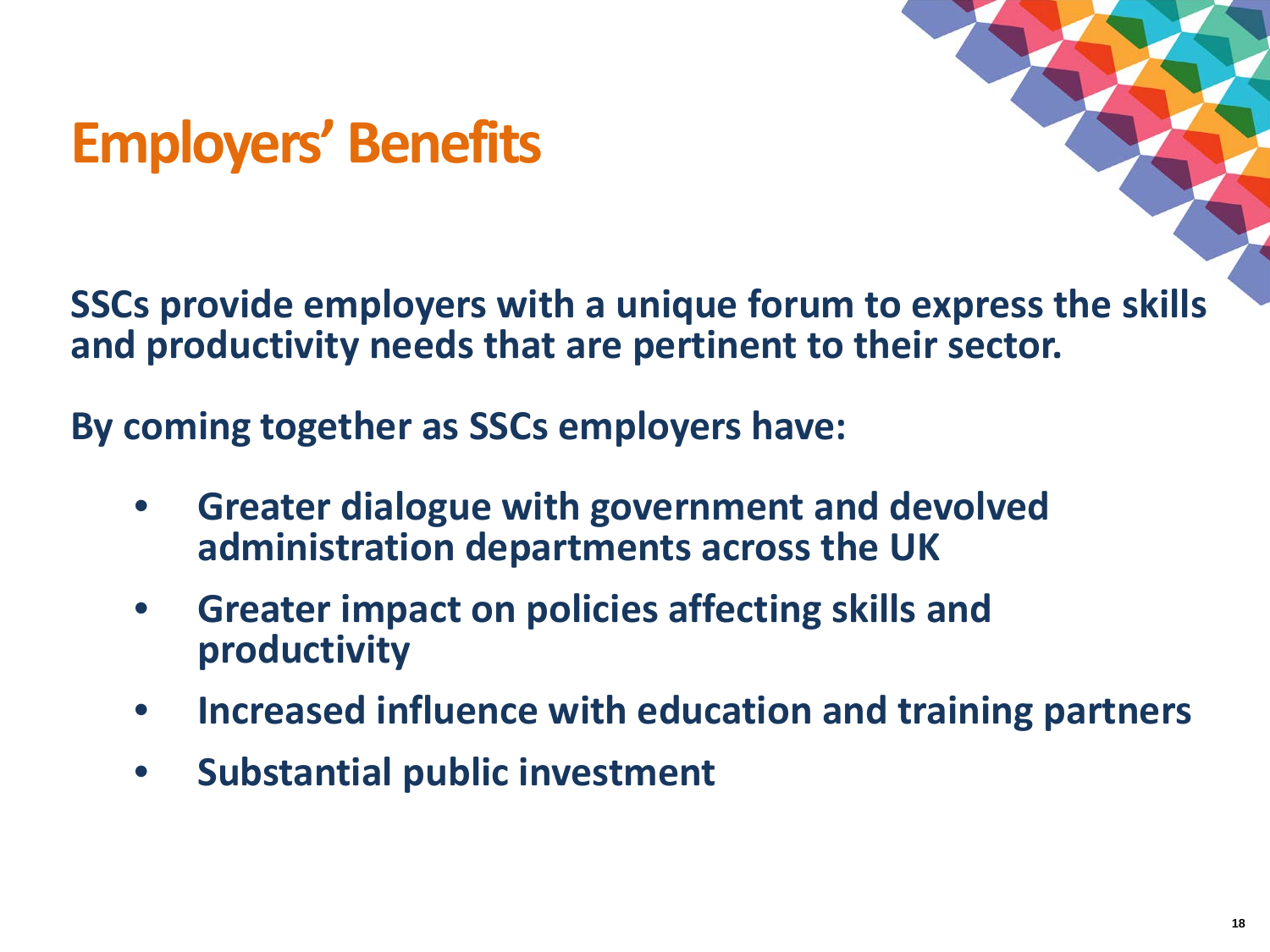#### **Influencing Education and Skills**



**Owning the interface between government and education on the one hand as well as industry & the workforce on the other.**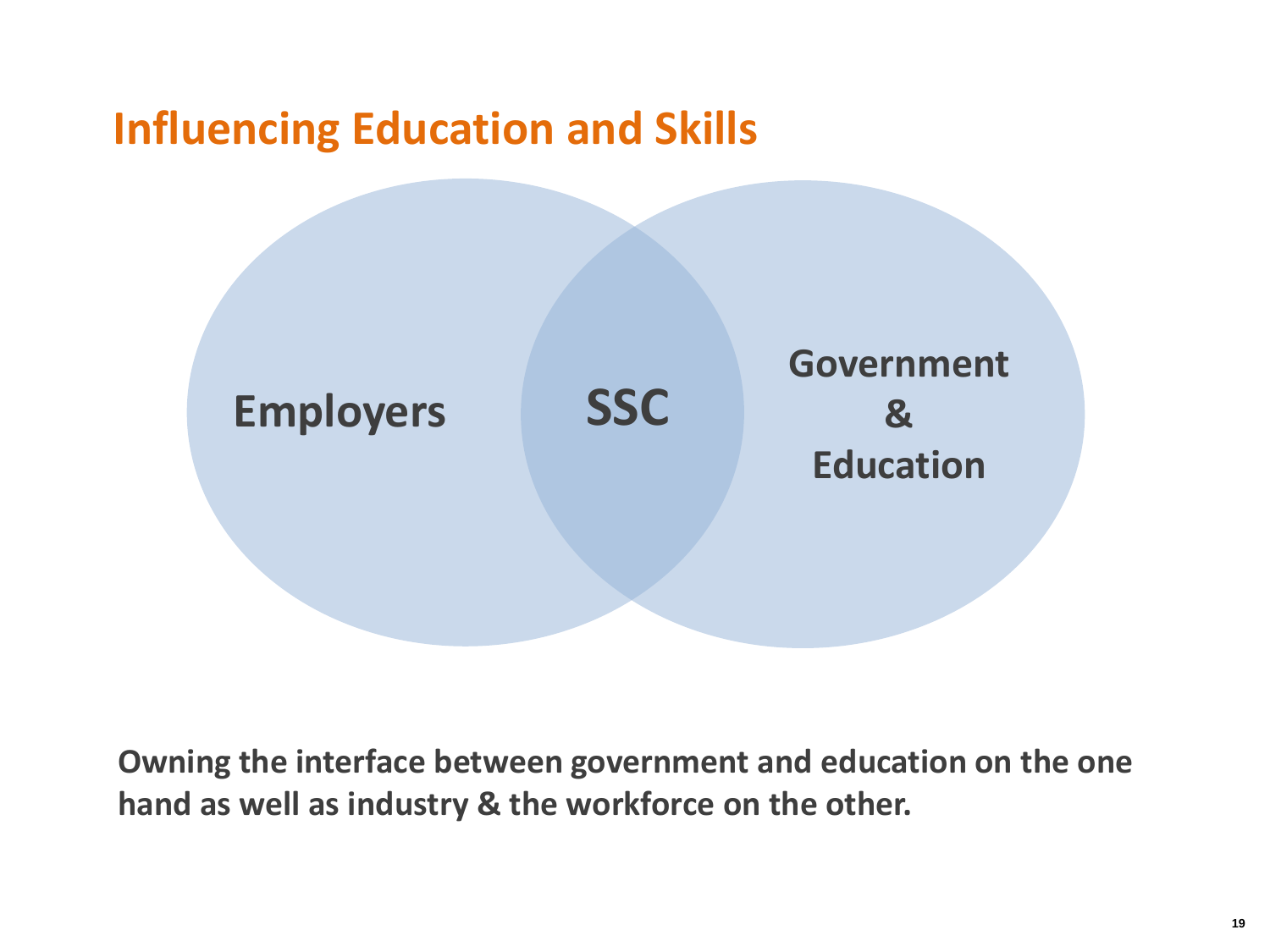# **What can employers do through the SSCs?**

- **Use research to identify skills and training issues for employers**
- **Use the Sector Qualification Strategy to set out a clear statement of:**
	- o **what skills and qualifications are required by industry**
	- o **which qualifications currently meet those needs**
	- o **intent to put in place those qualifications required to meet the needs of the sector**

**<sup>20</sup>** <sup>20</sup>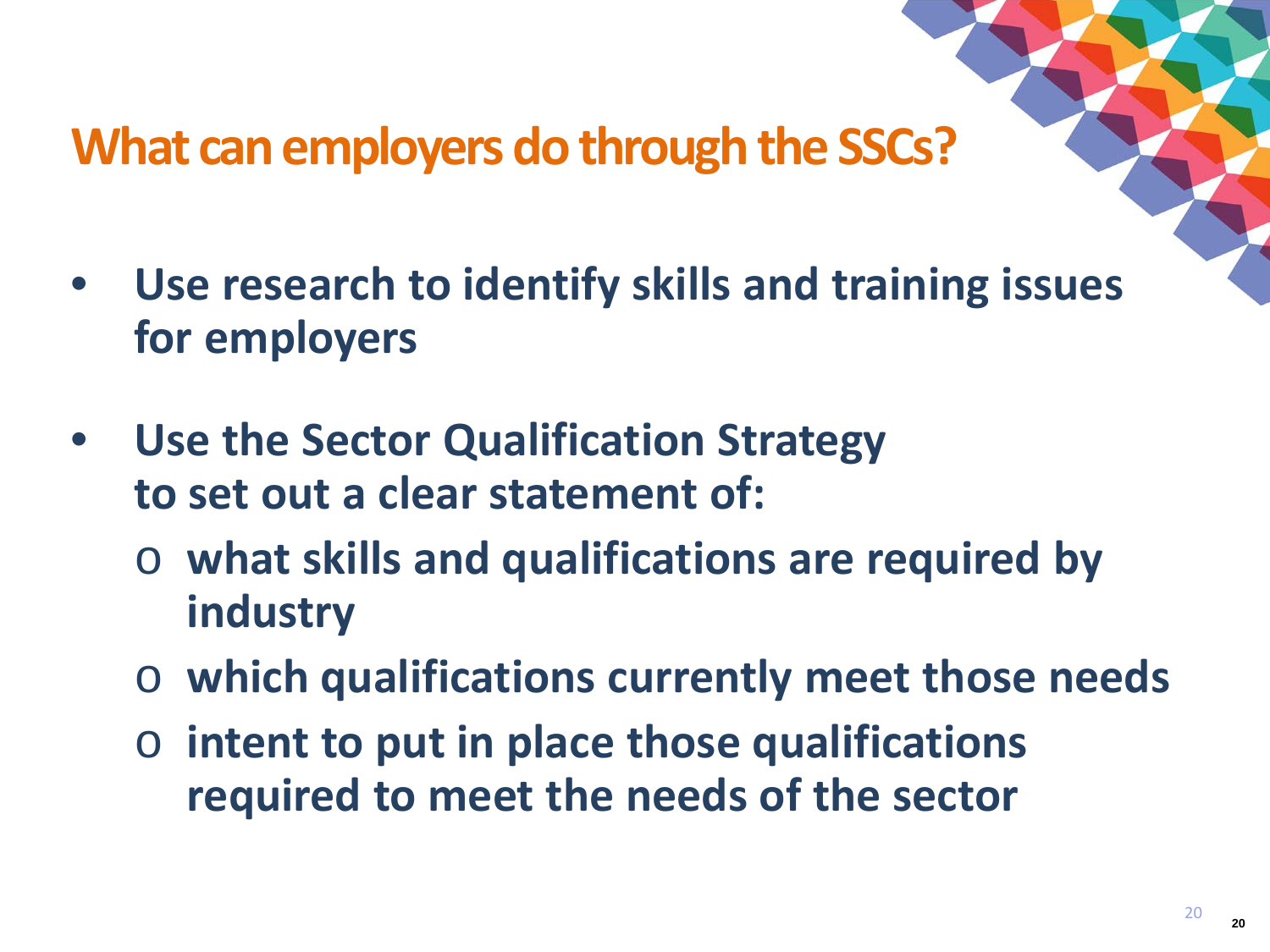# **1. National Occupational Standards**

- **National Occupational Standards describe what an individual needs to do, know, and understand in order to carry out a particular job or function.**
	- **Therefore employers and industry are integral to development and use of occupational standards.**
- **They also form the basis of all vocational qualifications:**
	- **Describe good practice in a particular area of work**
	- **Set out a statement of job competence**
	- **Provide managers with a tool for workforce management and quality control**
	- **Offer a framework for training and development**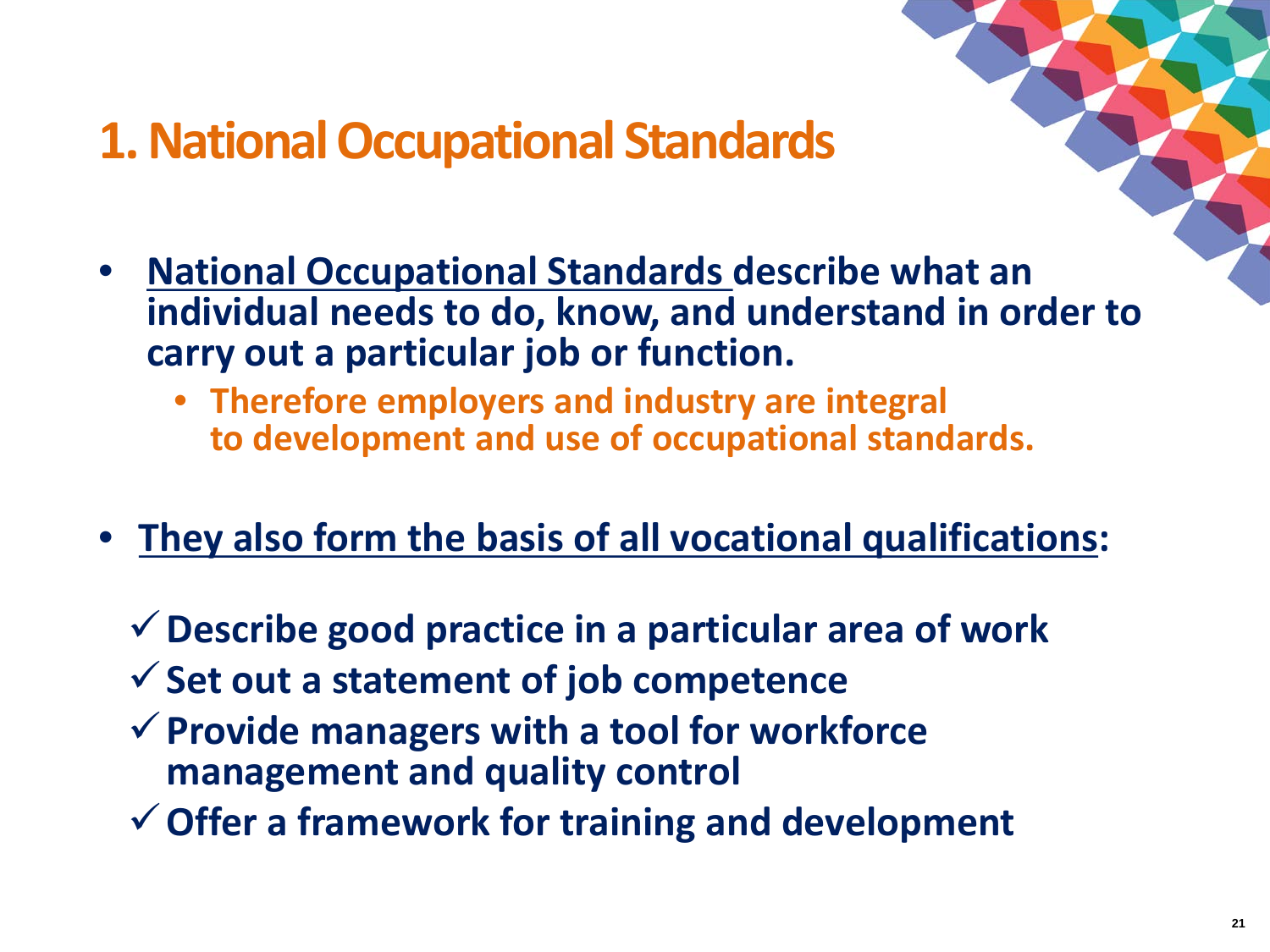

# **Process of Qualifications Development**



22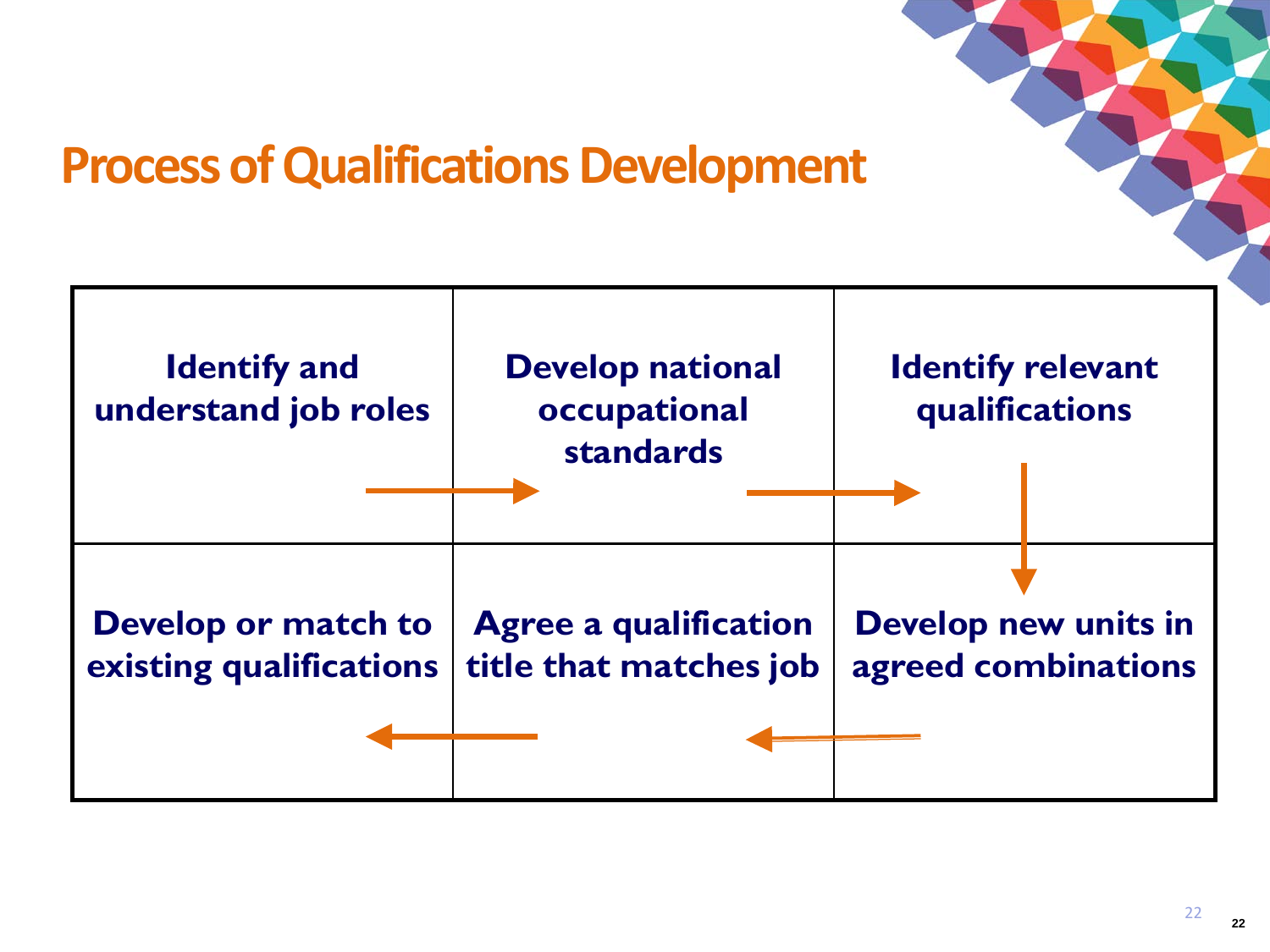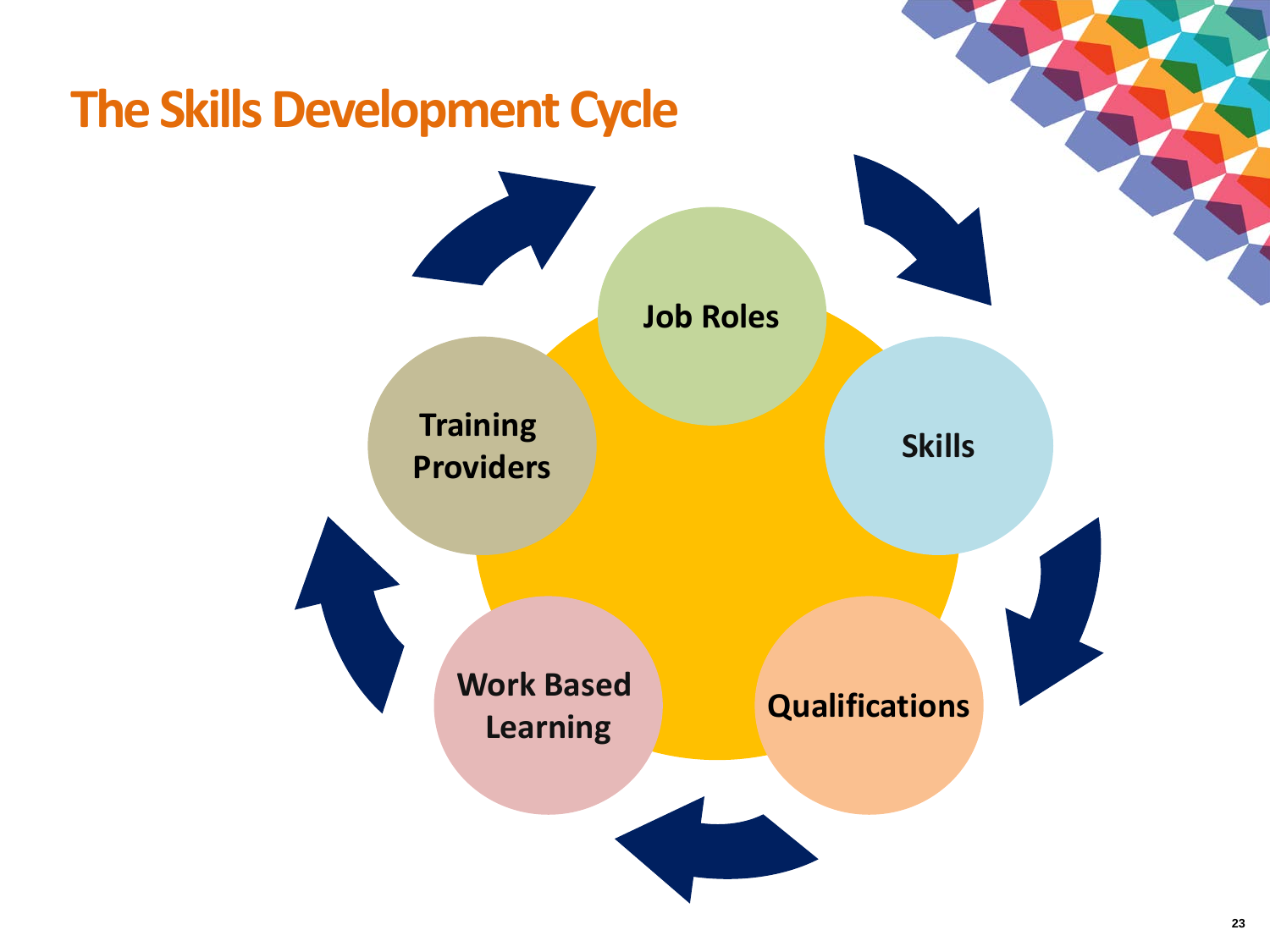## **NQF and Skills Development: Building skills for Workplace**



**Two examples with different categories of training providers:**

- **1. Private firms: <http://scqf.org.uk/videos/scqf-bam-nuttal/>**
- **2. Professional associations: <http://scqf.org.uk/videos/scottish-federation-of-meat-traders/>**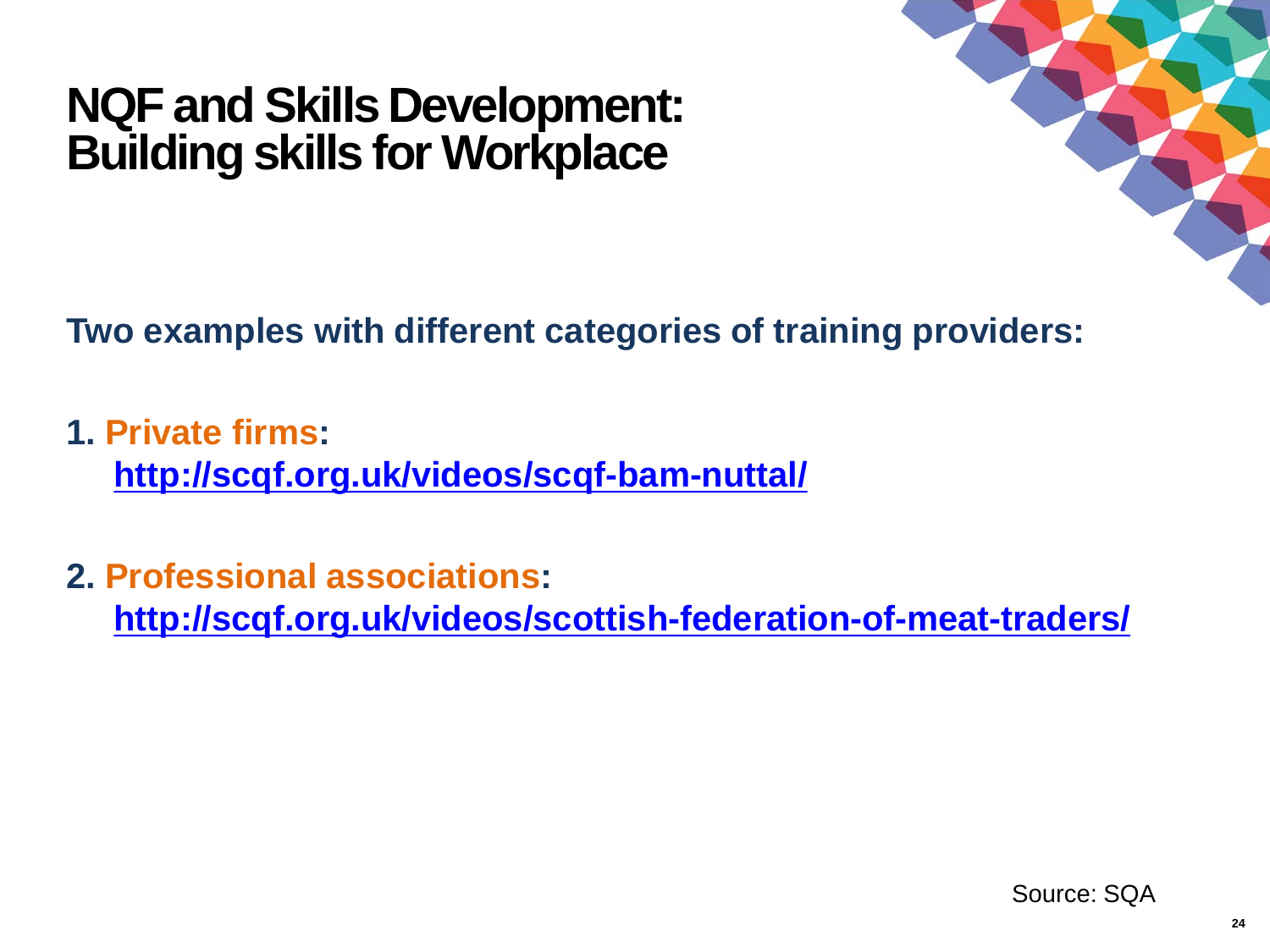# **Back to key features of successful vocational systems**

- **A functional National Qualifications Framework**
- **All vocational qualifications supported by industry**
- **Quality assurance system based on self-assessment, external inspection and focusing on continuous improvement**
- **Learning in real or simulated workplace settings**
- **Vocational qualifications: unitised and credit based**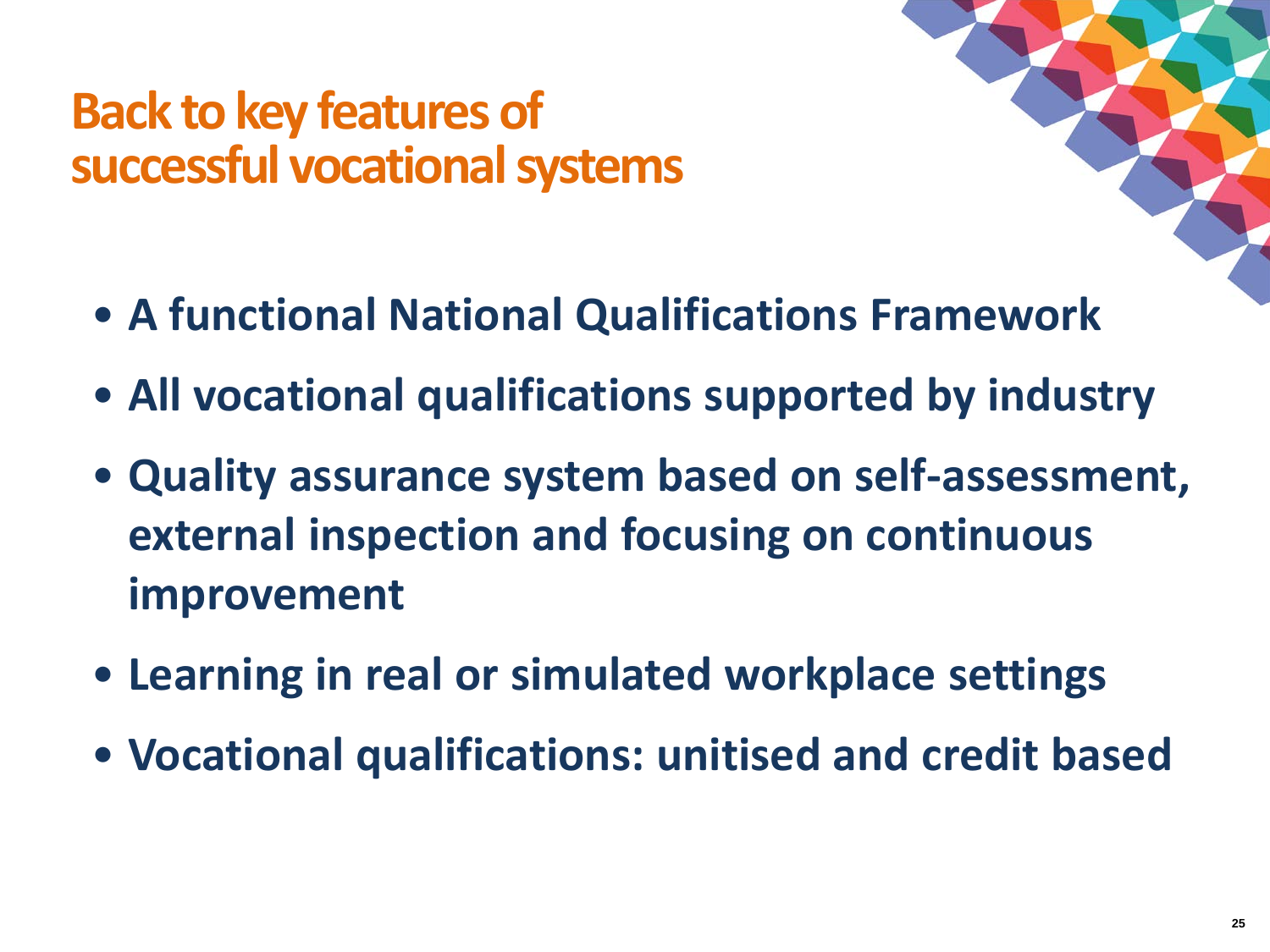# **2. Research and Labour Market Information**



**Research that underpins both the strategic and operational work of Sector Skills Councils and ensures that decisions are employer-led.** 

- **Recruitment trends**
- **Labour force changes**
- **Productivity calculations**
- **Employment relationships**
- **Training needs**
- **Trends**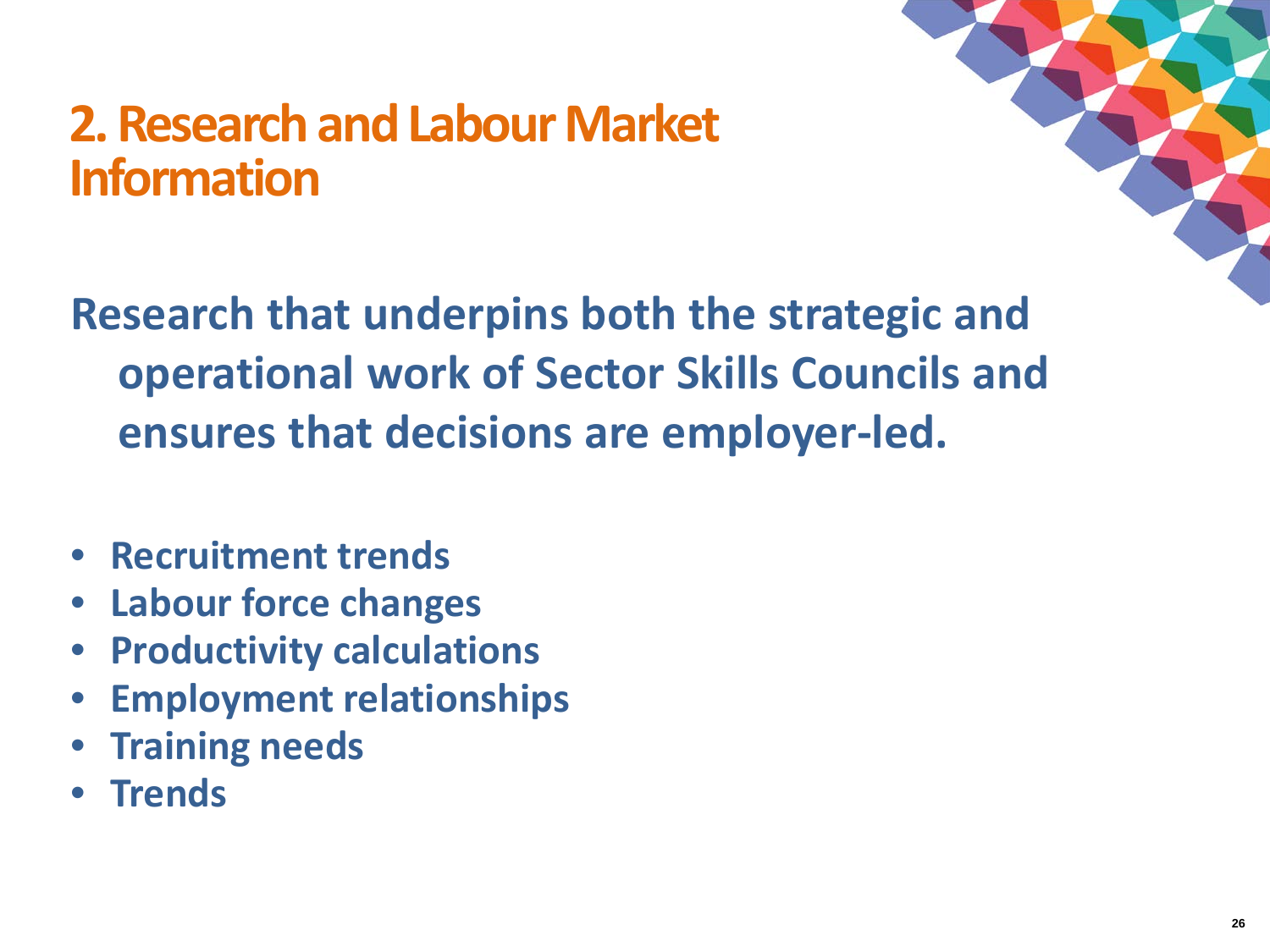# **3. Work-based Learning: Apprenticeships**



# **Apprenticeships are programmes of learning that include:**

- **Competence in the workplace;**
- **knowledge and;**
- **transferable development for work, in work.**

# **Therefore demand comes from employers.**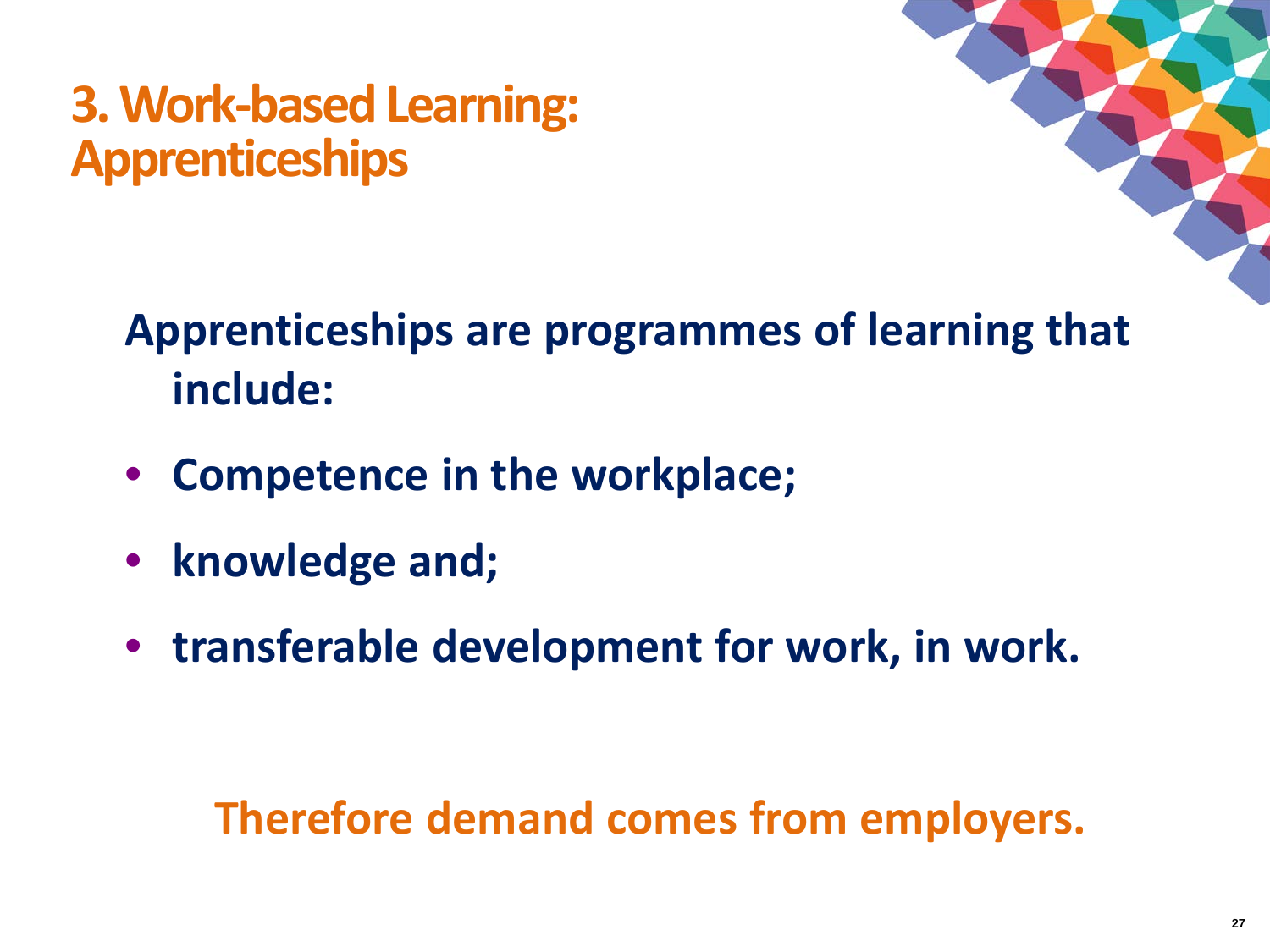# **The Apprenticeship Model**

**Competence Occupational Qualification or Equivalent Employer Programme**

**Knowledge Technical Certificate with Compulsory Core Units & choices of National Industry Units Employer Derived Units**

**Transferable Skills Mapped and assessed with competence or knowledge element**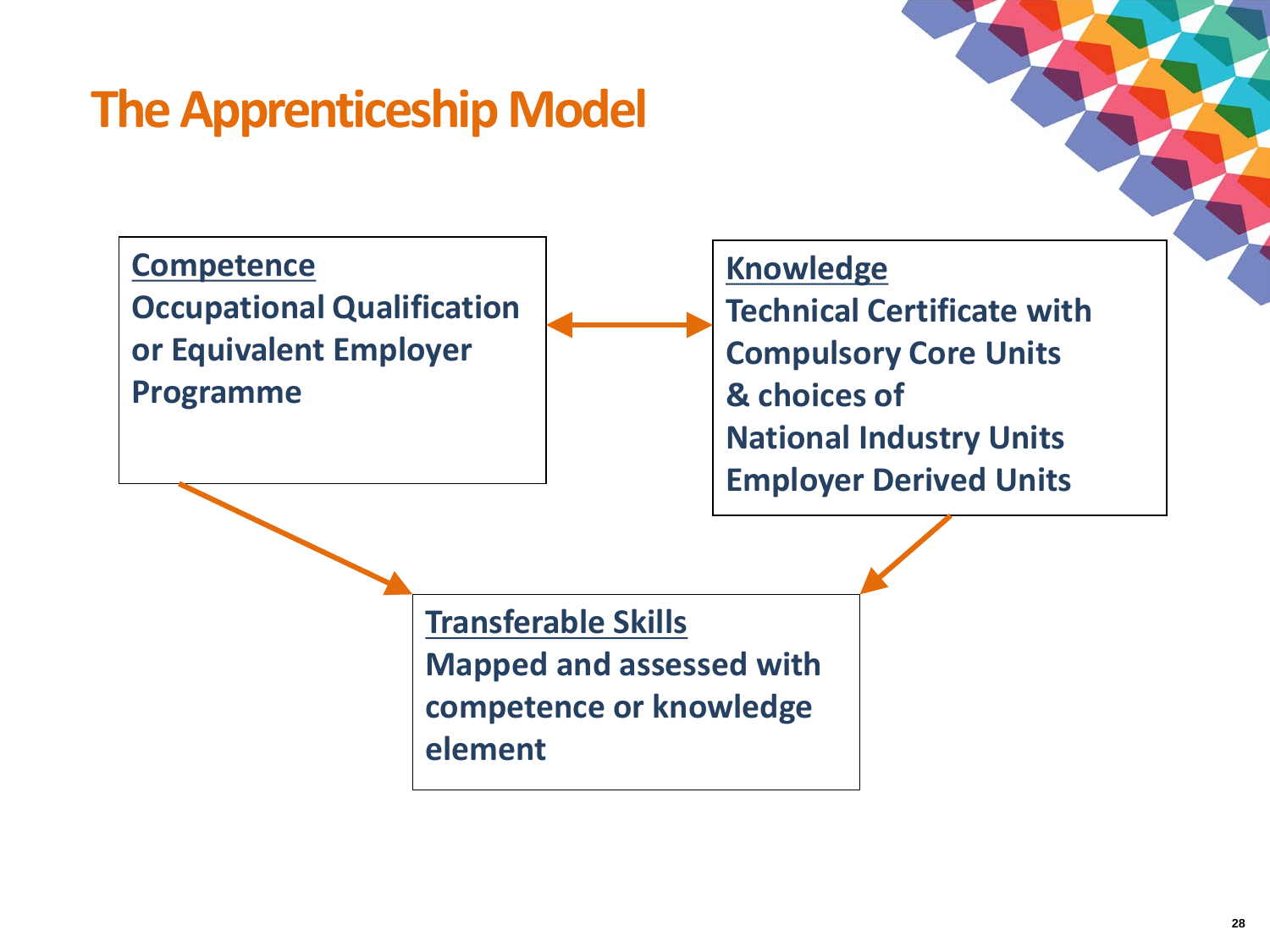# **4. National Skills Academies**



- **Led and supported by employers**
- **Excellent training, quality assured to the highest levels**
- **Hot house for new programmes and qualifications**
- **Unrivalled innovation - cutting edge solutions for industry employees**
- **Focus on current and future business needs**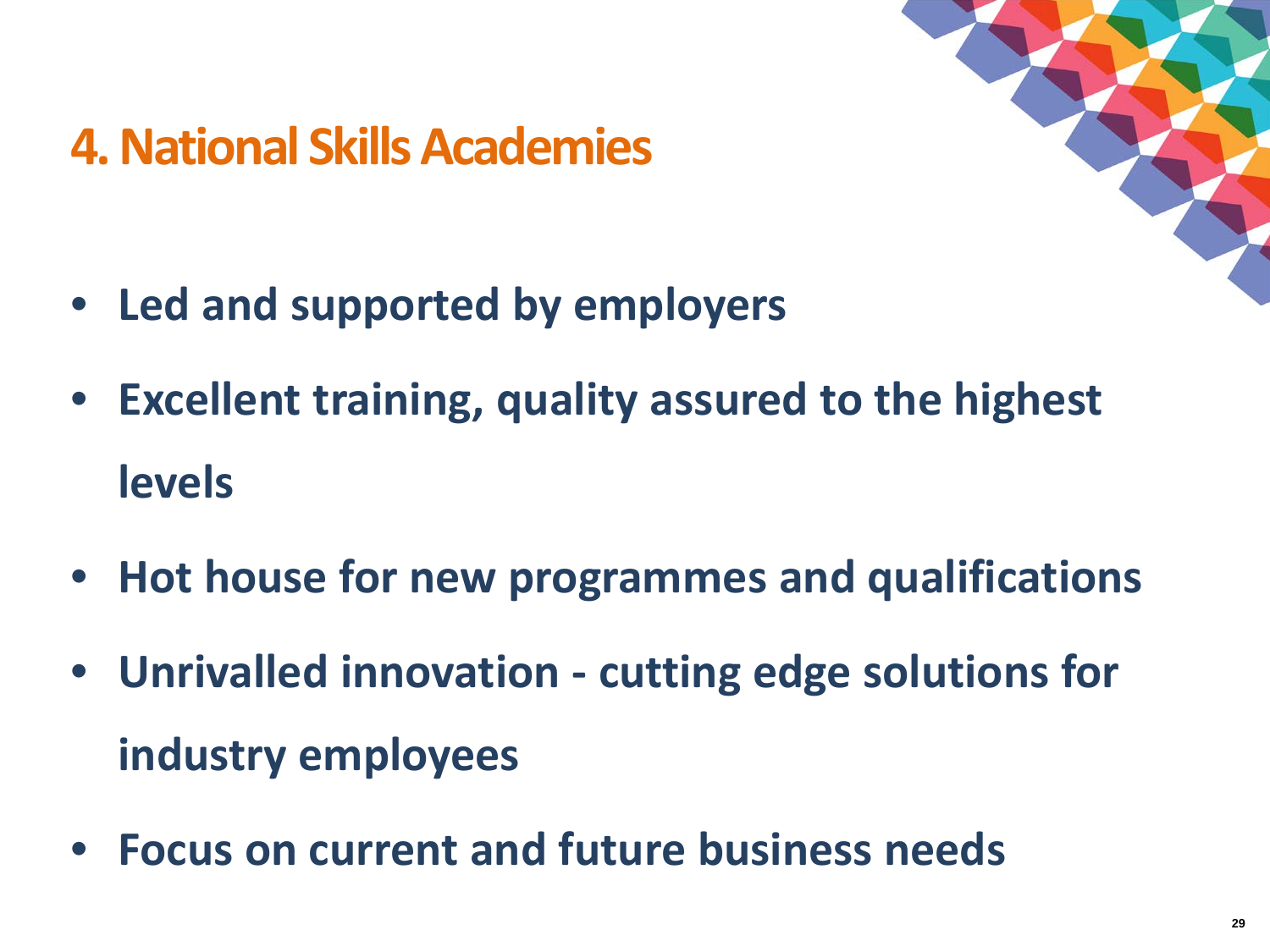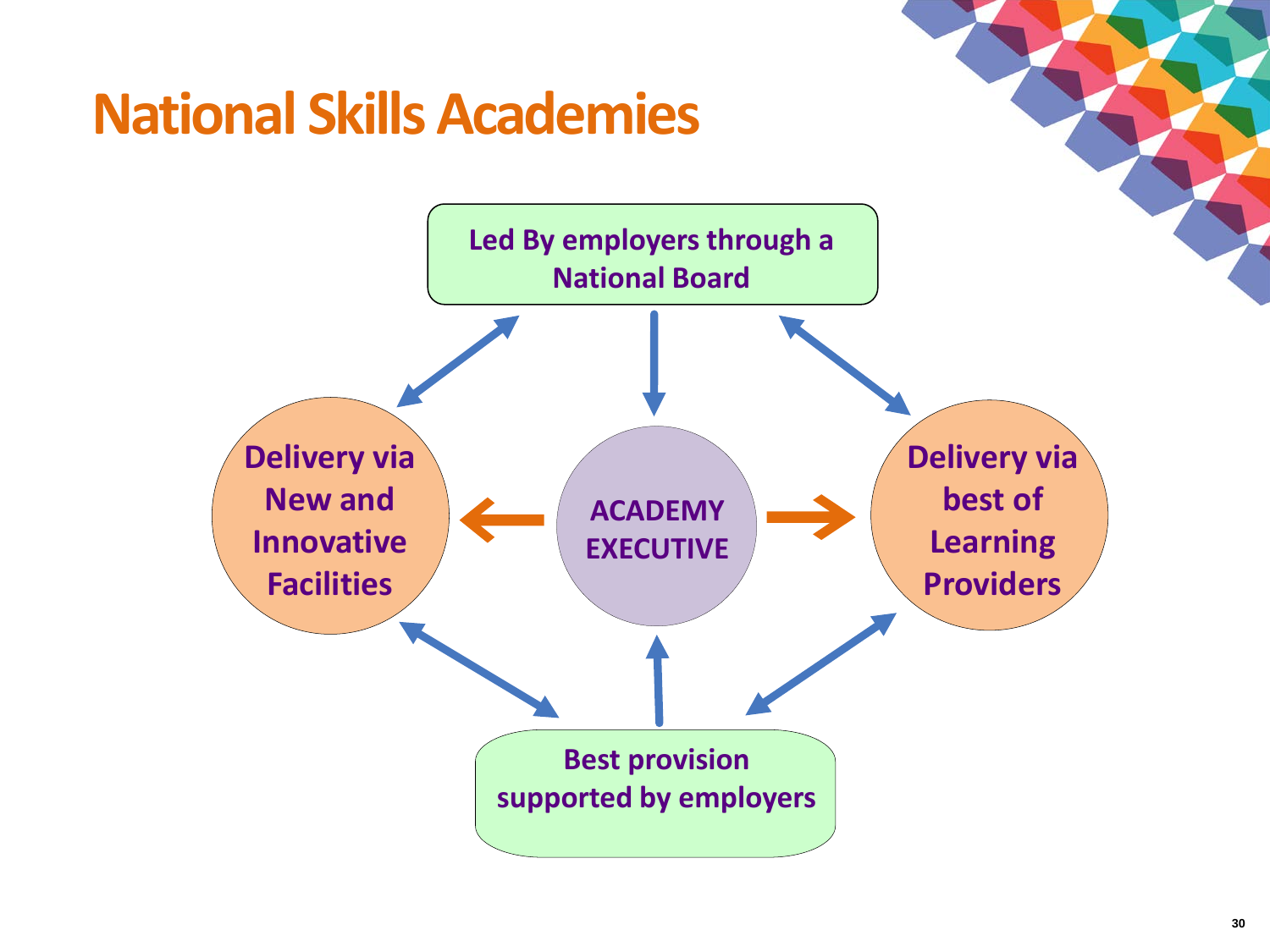# **5. Curriculum Development**

- **Experiential Learning**
- **Work based Learning**
- **Virtual Learning**
- **Entrepreneurial Learning**
- **Technology based Learning**

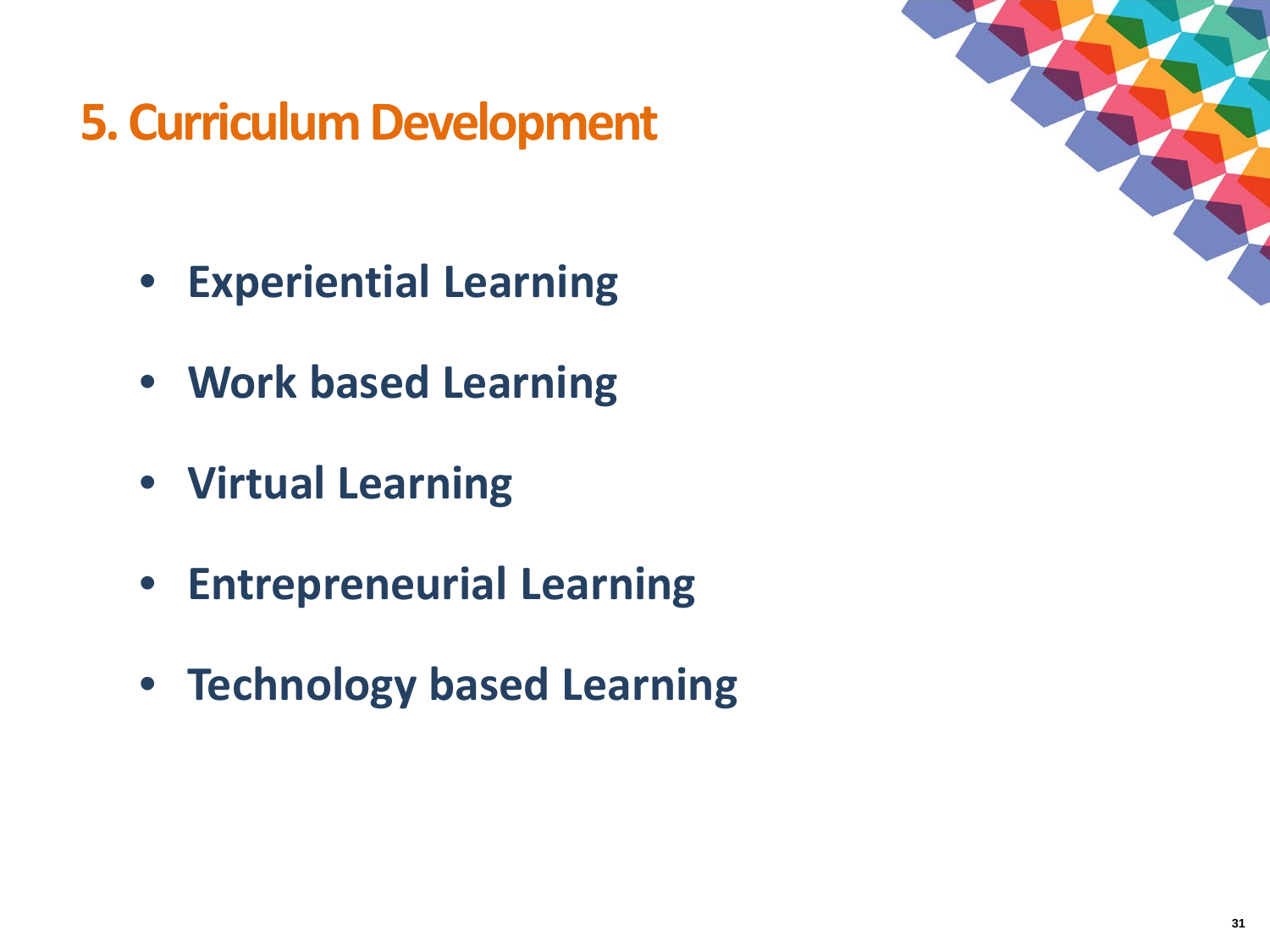# **Employer Engagement: The Challenges**



- **Business case for employers**
- **Time**
- **Shifting Government policy and economy**
- **Insufficient support from Agencies**
- **Developing standards and qualifications for all employers**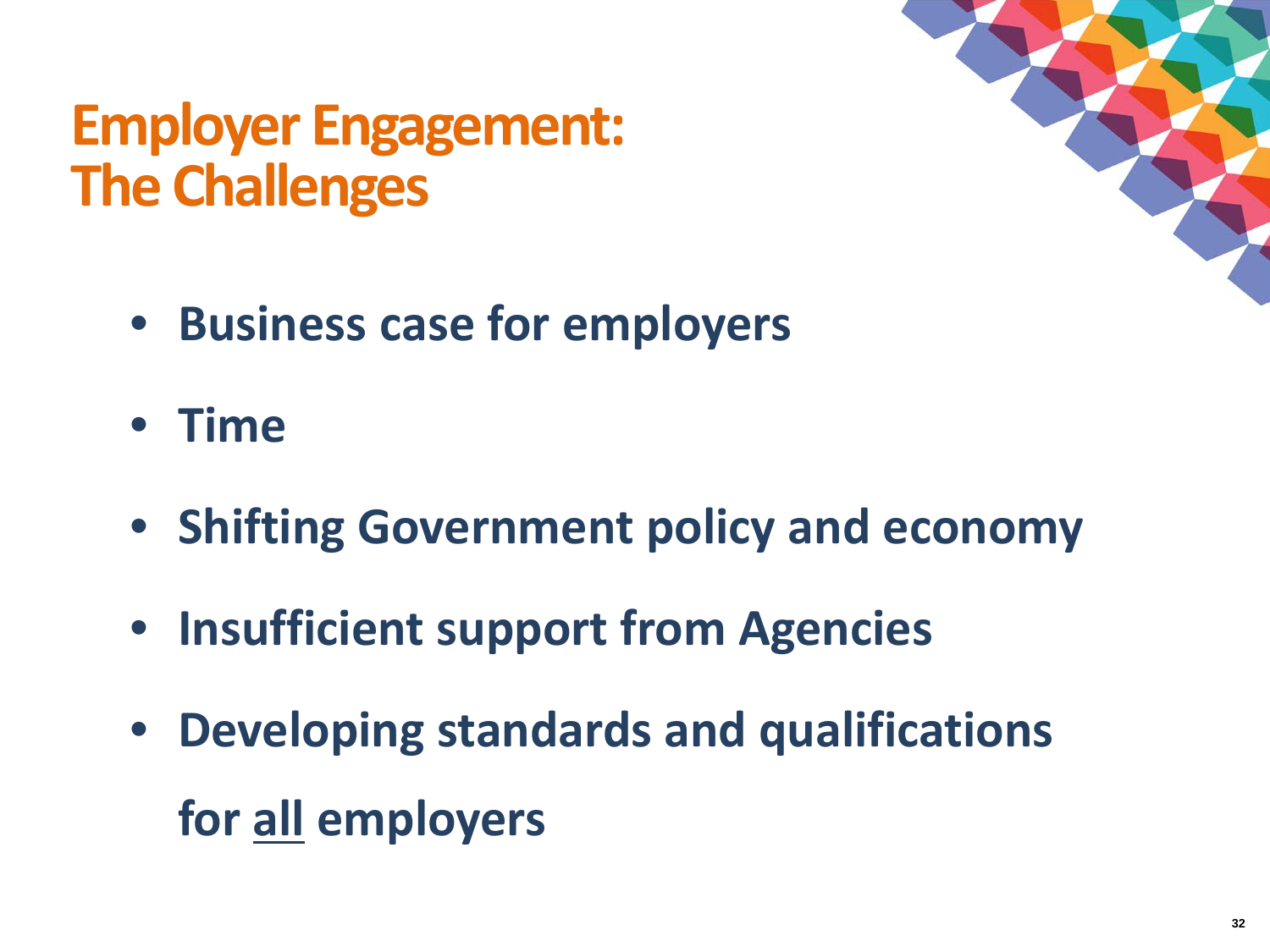# **Lessons learned from the UK**

- o **Comparatively, SSCs in the UK have enjoyed more public funding than similar models elsewhere in the world – but now survive on the employer match funding model.**
- o **Countries wishing to establish similar models need to consider the governance, leadership, funding and operation of sector based organisations.**
- o **In the UK, the vast majority of SSCs are formally independent of the state, i.e. they are employer-led.**
- o **But they are regulated by a state-constituted-body (the UK Commission for Employment and Skills) which is directly accountable to Ministers.**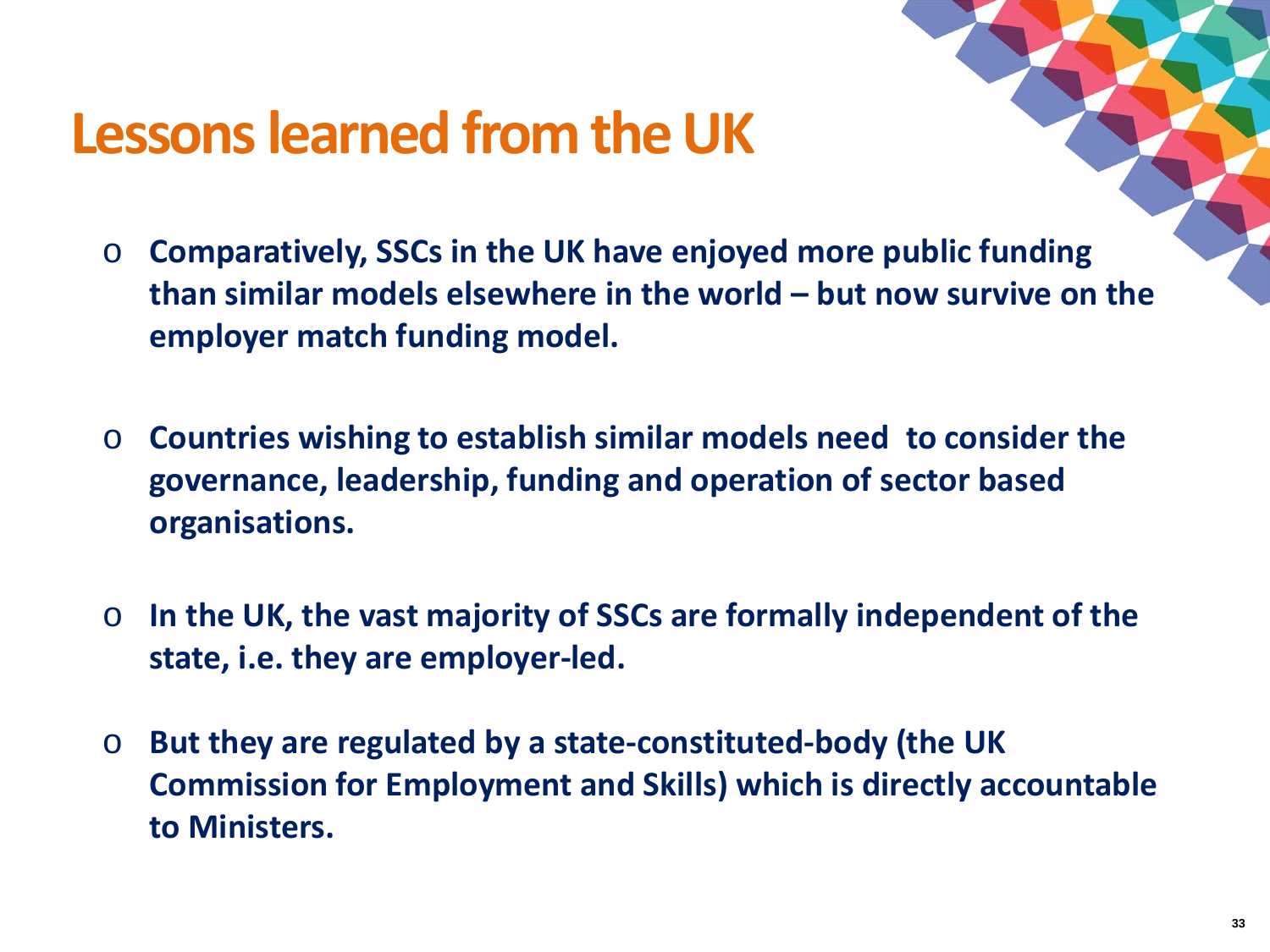# **Sector Skills Councils in the UK**





















proskills



creative<br>**skill**set





IITB **Engineering Construction Industry Training Board** 



**Skills for Care & Development** 



**Summit**<sup>SKILLS</sup>

**SKILLS im JUSTICE** 





e-skills uk

creative & cultural **skills** 

Source: http://fisss.org/sector-skills-council-body/directory-of-sscs/